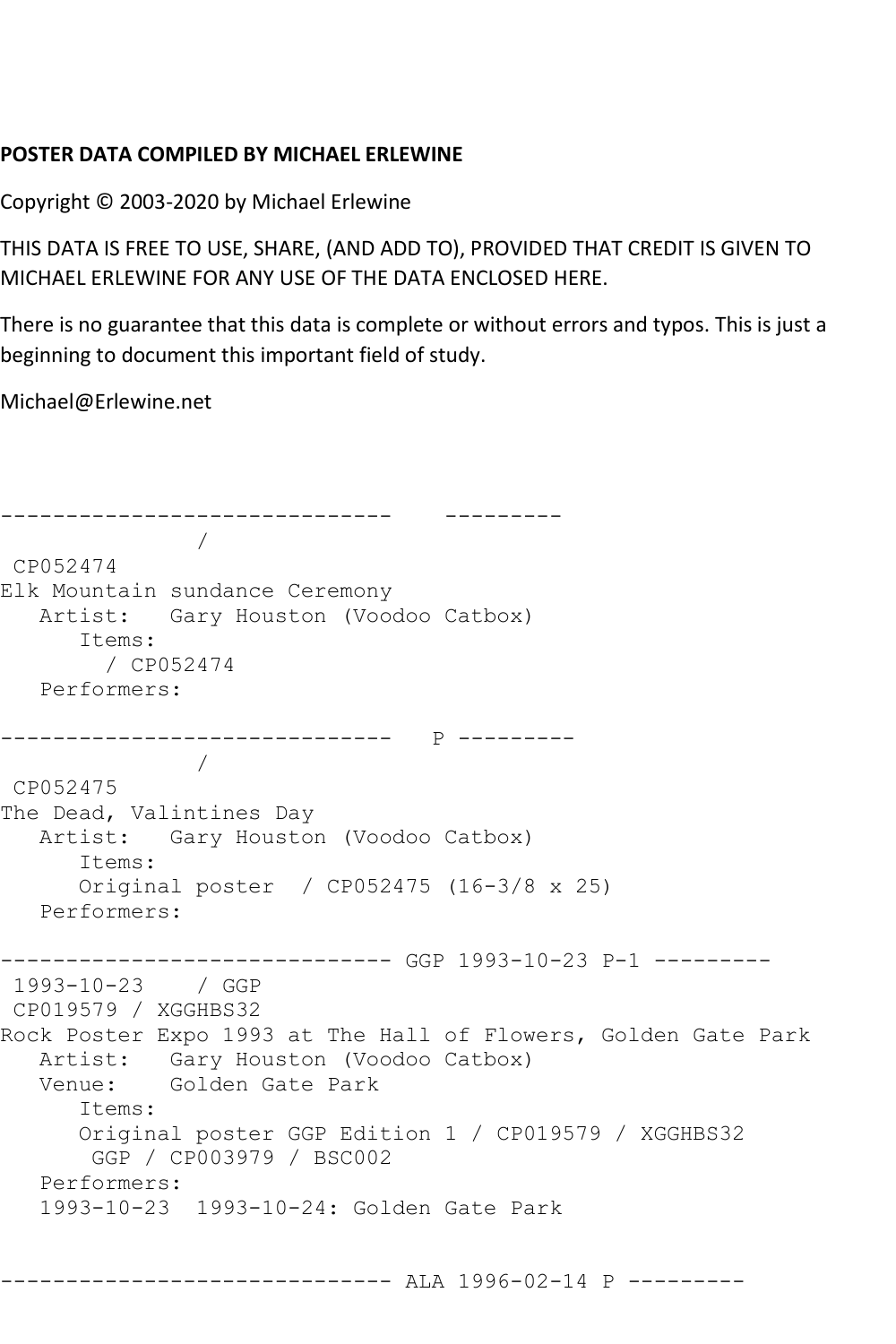```
1996-02-14 / ALA 
CP030483 / NM10432
Ryan Adams at Aladdin Theater, Portland [Portland, OR]
  Artist: Gary Houston (Voodoo Catbox)<br>Venue: Aladdin Theater, Portland
            Aladdin Theater, Portland
       Items:
       Original poster ALA / CP030483 / NM10432 (15-1/2 x 22)
   Performers:
    1996-02-14: Aladdin Theater, Portland
        Ryan Adams
   ------------------------------ CUTH 1996-07-23 P-1 ---------
1996-07-23 / CUTH 
CP016016 / ME1160
Mojo Deluze, Neville Brothers at Cuthbert Amphitheater
   Artist: Gary Houston (Voodoo Catbox)
   Venue: Cuthbert Amphitheater
       Items:
       Original poster CUTH Edition 1 / CP016016 / ME1160
        CUTH / CP019660 / XGMKGH127
        CUTH / CP021271 / XM19960723
   Performers:
    1996-07-23: Cuthbert Amphitheater
        Mojo Deluze / Neville Brothers / Higher Ground
------------------------------ ALA 1996-07-25 P-1 ---------
1996-07-25 / ALA 
CP019657 / XGMKGH121
Rosanne Cash at Aladdin Theater - Las Vegas, NV
   Artist: Gary Houston (Voodoo Catbox)
   Venue: Aladdin Theater, Las Vegas
       Items:
       Original poster ALA Edition 1 / CP019657 / XGMKGH121
        ALA / CP016041 / ME1185
        ALA / CP021273 / XM19960725
   Performers:
    1996-07-25: Aladdin Theater, Las Vegas
        Rosanne Cash
                ------------------------------ 1996-09-21 P ---------
1996-09-21 / 
CP061155 / CP061155
Richard Thompson Band, Voltage Enhanced at Aladdin Theater [Seattle, 
WA]
   Artist: Mike Crash
   Venue: Aladdin Theater
   Promoter: Widmer Brothers
```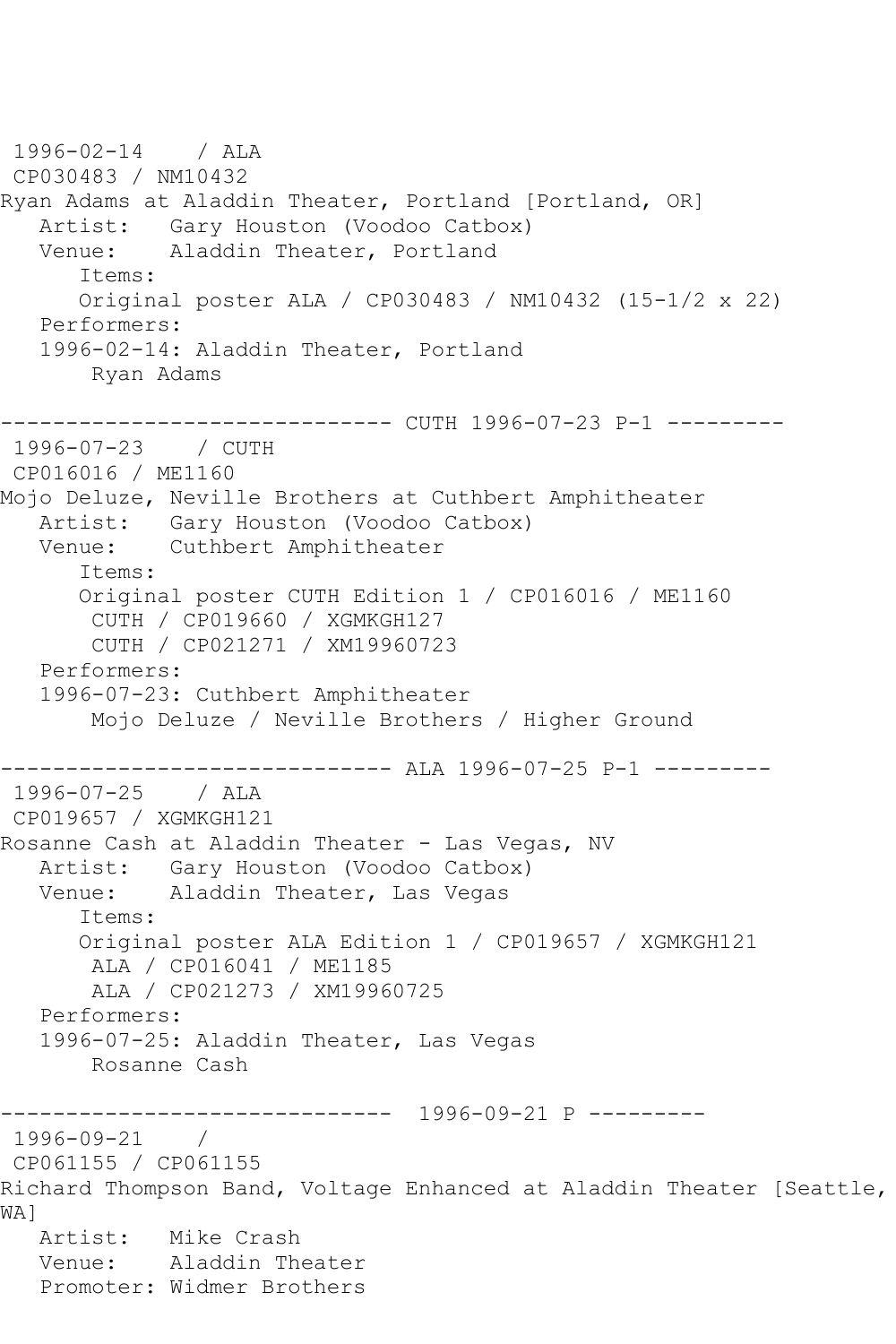Items: Original poster / CP061155 / CP061155 (15 x 15) Performers: 1996-09-21: Aladdin Theater Richard Thompson Band / Voltage Enhanced ------------------------------ 1996-11-07 P --------- 1996-11-07 / CP700588 / CP700588 Porno For Pyros, Sky Cries Mary at La Luna [Portland, OR] Notes: Limited Edition of 180 This item appears in the book 'The Art of Modern Rock' as AMR # 121.2 Artist: Gary Houston Venue: La Luna Promoter: NRK / Monqui Presents Items: Original poster / CP700588 / CP700588 (18 x 26) Performers: 1996-11-07: La Luna Porno For Pyros / Sky Cries Mary / I am DJ Czech / Jesse James ------------------------------ 1996-12-08 P-1 --------- 1996-12-08 / CP006099 / CP01348 Soundgarden, Pong at Salem Armory - Salem, OR Private Notes: \* 200 A/A-@ Artist: Gary Houston (Voodoo Catbox) Venue: Salem Armory Promoter: Monqui Presents Items: Original poster Edition 1 / CP006099 / CP01348 (20 x 23) Price: 150.00 / CP013704 / JH008 / CP019670 / XGMKGH139 Performers: 1996-12-08: Salem Armory Soundgarden / Pong / Rocket from the Crypt ------------------------------ 1997 P-1 --------- 1997 CP019689 / XGMKGH216 Zoo Beat 1997 at Metro Washington Park Zoo - Portland, OR Artist: Gary Houston (Voodoo Catbox) Venue: Metro Washington Park Zoo Items: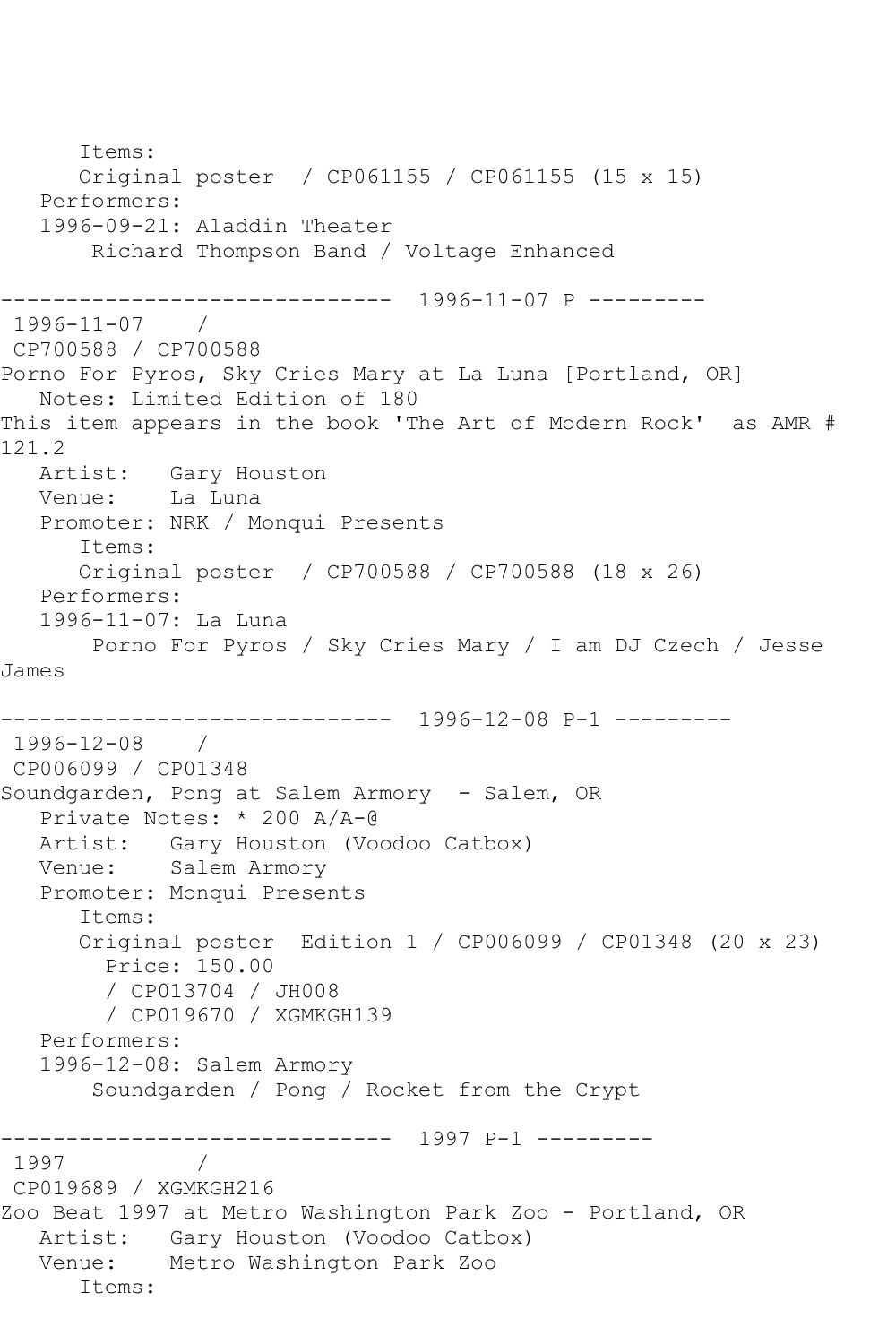Original poster Edition 1 / CP019689 / XGMKGH216 Performers: 1997: Metro Washington Park Zoo ------------------------------ ALA 1997-03-22 P-1 --------- 1997-03-22 / ALA CP019684 / XGMKGH212 Marianne Faithful at Aladdin Theater - Las Vegas, NV Artist: Gary Houston (Voodoo Catbox)<br>Venue: Aladdin Theater, Las Vegas Aladdin Theater, Las Vegas Items: Original poster ALA Edition 1 / CP019684 / XGMKGH212 Performers: 1997-03-22: Aladdin Theater, Las Vegas Marianne Faithful ------------------------------ 1997-05-05 P --------- 1997-05-05 / CP700367 / CP700367 Wilco, Bettie Serveert at King Cat Theater [Seattle, WA] Notes: This item appears in the book 'The Art of Modern Rock' as AMR # 064.2 Artist: Gary Houston<br>Venue: King Cat The King Cat Theater Promoter: Monqui / Dr. Martens Items: Original poster / CP700367 / CP700367 (20 x 22) Performers: 1997-05-05: King Cat Theater Wilco / Bettie Serveert 1997-05-06: La Luna ------------------------------ CHP 1997-07-09 P-1 --------- 1997-07-09 / CHP CP019695 / XGMKGH223 Indigo Girls, Billy Tipton Memorial Saxaphone Quarter at Champoeg Park Amphitheater - St. Paul, OR Artist: Gary Houston (Voodoo Catbox) Venue: Champoeg State Park Ampitheater Items: Original poster CHP Edition 1 / CP019695 / XGMKGH223 Performers: 1997-07-09 1997-07-10: Champoeg State Park Ampitheater Indigo Girls / Billy Tipton Memorial Saxaphone Quarter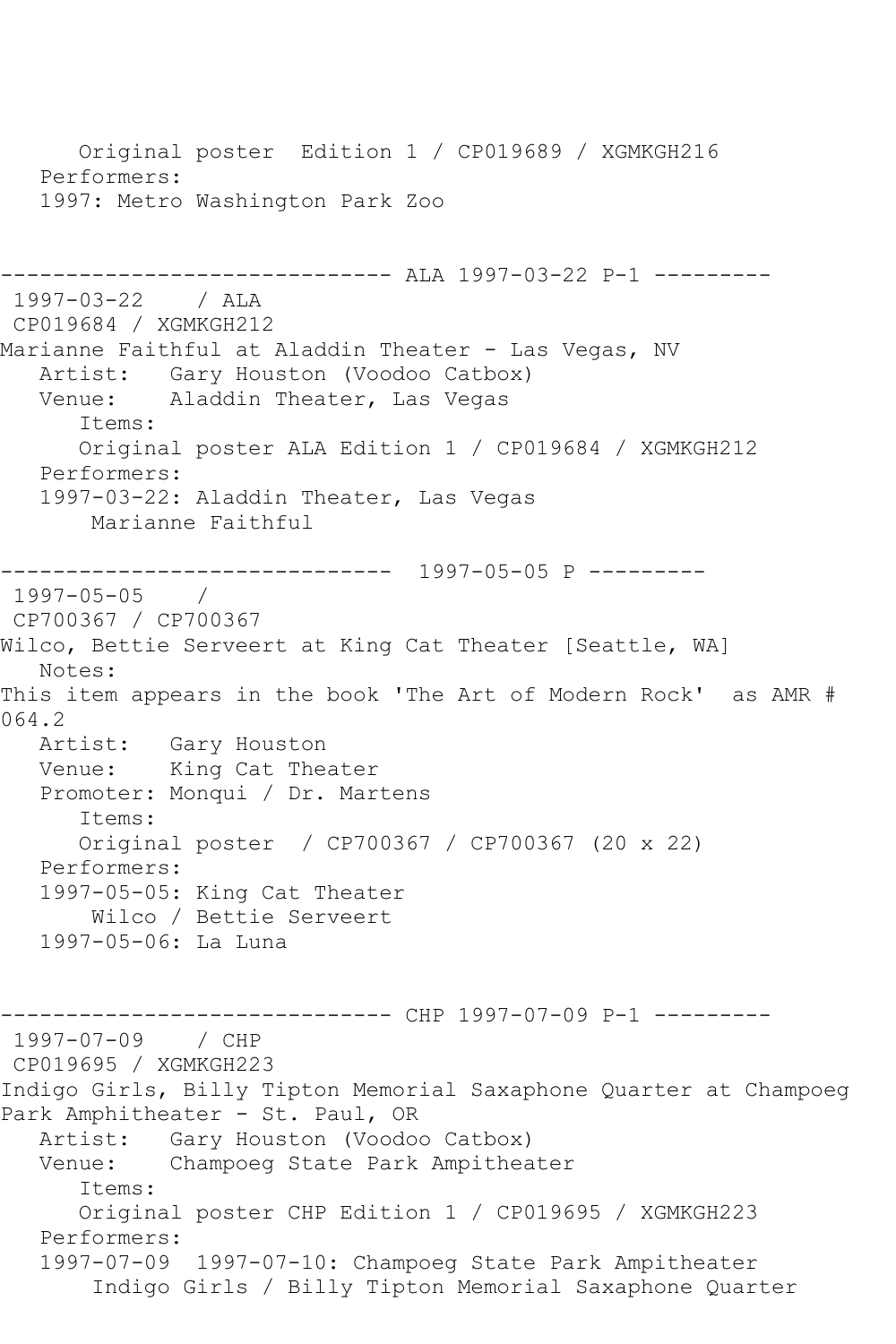------------------------------ PAM 1997-11-06 P-1 --------- 1997-11-06 / PAM CP019681 / XGMKGH204 Bruce Cockburn at Portland Art Museum - Portland, OR Artist: Gary Houston (Voodoo Catbox)<br>Venue: Portland Art Museum Portland Art Museum Items: Original poster PAM Edition 1 / CP019681 / XGMKGH204 Performers: 1997-11-06: Portland Art Museum Bruce Cockburn ------------------------------ ALA 1998-03-13 P --------- 1998-03-13 / ALA CP030058 / NM10007 Steve Earle at Aladdin Theater, Portland - Portland, OR Artist: Mike King (Voodoo Catbox) Venue: Aladdin Theater, Portland Items: Original poster ALA / CP030058 / NM10007 (28 x 9-1/2) Notes: Poster is a limited edition hand pulled screen print. Performers: 1998-03-13: Aladdin Theater, Portland Steve Earle ------------------------------ ASC 1998-04-08 P-1 --------- 1998-04-08 / ASC CP013701 / JH005 Ben Harper, Innocent Criminals at Arlene Schnitzer Concert Hall -Portland, OR Artist: Gary Houston (Voodoo Catbox)<br>Venue: Arlene Schnitzer Concert Hal Arlene Schnitzer Concert Hall Items: Original poster ASC Edition 1 / CP013701 / JH005 Performers: 1998-04-08: Arlene Schnitzer Concert Hall Ben Harper / Innocent Criminals / Hepcat \_\_\_\_\_\_\_\_\_\_\_\_\_\_\_ ------------------------------ 1999-02-17 P --------- 1999-02-17 / CP700366 / CP700366 Pretenders, Gay Dad at Roseland Theater [Eugene, OR] Notes: Signed Limited Edition of 150 This item appears in the book 'The Art of Modern Rock' as AMR # 064 Artist: Gary Houston<br>Venue: Roseland The Roseland Theater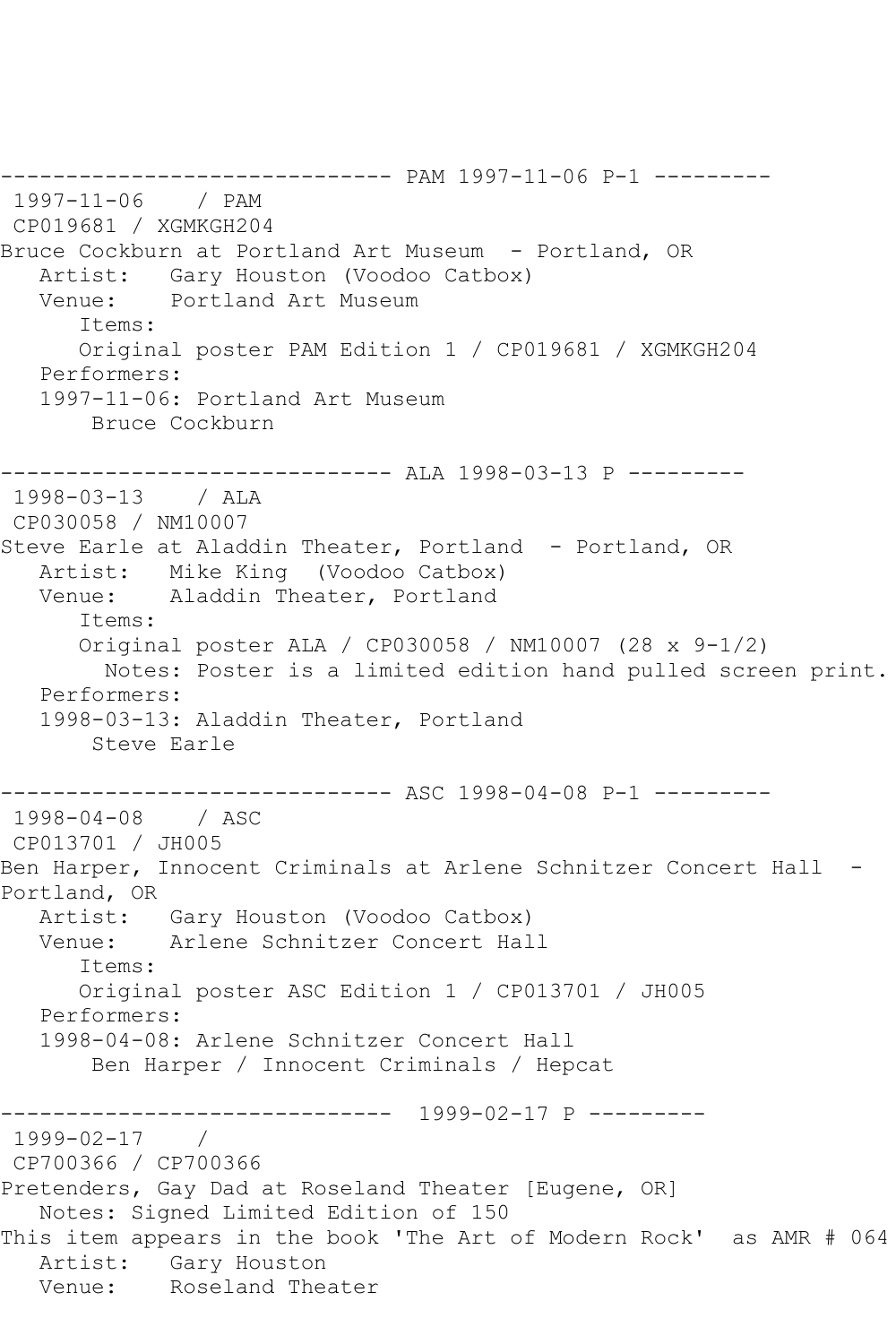```
 Promoter: KINK Radio / Double Tee
       Items:
      Original poster / CP700366 / CP700366 (15 x 23)
   Performers:
   1999-02-17 1999-02-18: Roseland Theater
        Pretenders / Gay Dad
------------------------------ 1999-05-20 P ---------
1999-05-20 / 
CP700583 / CP700583
Wilco, Vic Chesnutt at King Cat Theater [Seattle, WA]
   Notes: 
This item appears in the book 'The Art of Modern Rock' as AMR # 119
   Artist: Gary Houston
   Venue: King Cat Theater
      Items:
      Original poster / CP700583 / CP700583 (17-1/2 x 20)
   Performers:
   1999-05-20: King Cat Theater
       Wilco / Vic Chesnutt
   1999-05-21: Roseland Theater
------------------------------ 1999-11-01 P ---------
1999-11-01 / 
CP700782 / CP700782
Joe Strummer, Mescaleros at Moore Theater [Portland, OR]
   Notes: Limited Edition of 135
This item appears in the book 'The Art of Modern Rock' as AMR # 
178.4
   Artist: Gary Houston
   Venue: Moore Theater
   Promoter: Monqui Presents / Dr. Martens
      Items:
      Original poster / CP700782 / CP700782 (12 x 26)
   Performers:
   1999-11-01: Moore Theater
        Joe Strummer / Mescaleros
   1999-11-02: Roseland Theater
------------------------------ ALA 1999-12-08 P-1 ---------
1999-12-08 / ALA 
CP014318 / MARM122
Hot Tuna, Derek Trucks Band at Aladdin Theater - Las Vegas, NV
   Artist: Gary Houston (Voodoo Catbox)
   Venue: Aladdin Theater, Las Vegas
```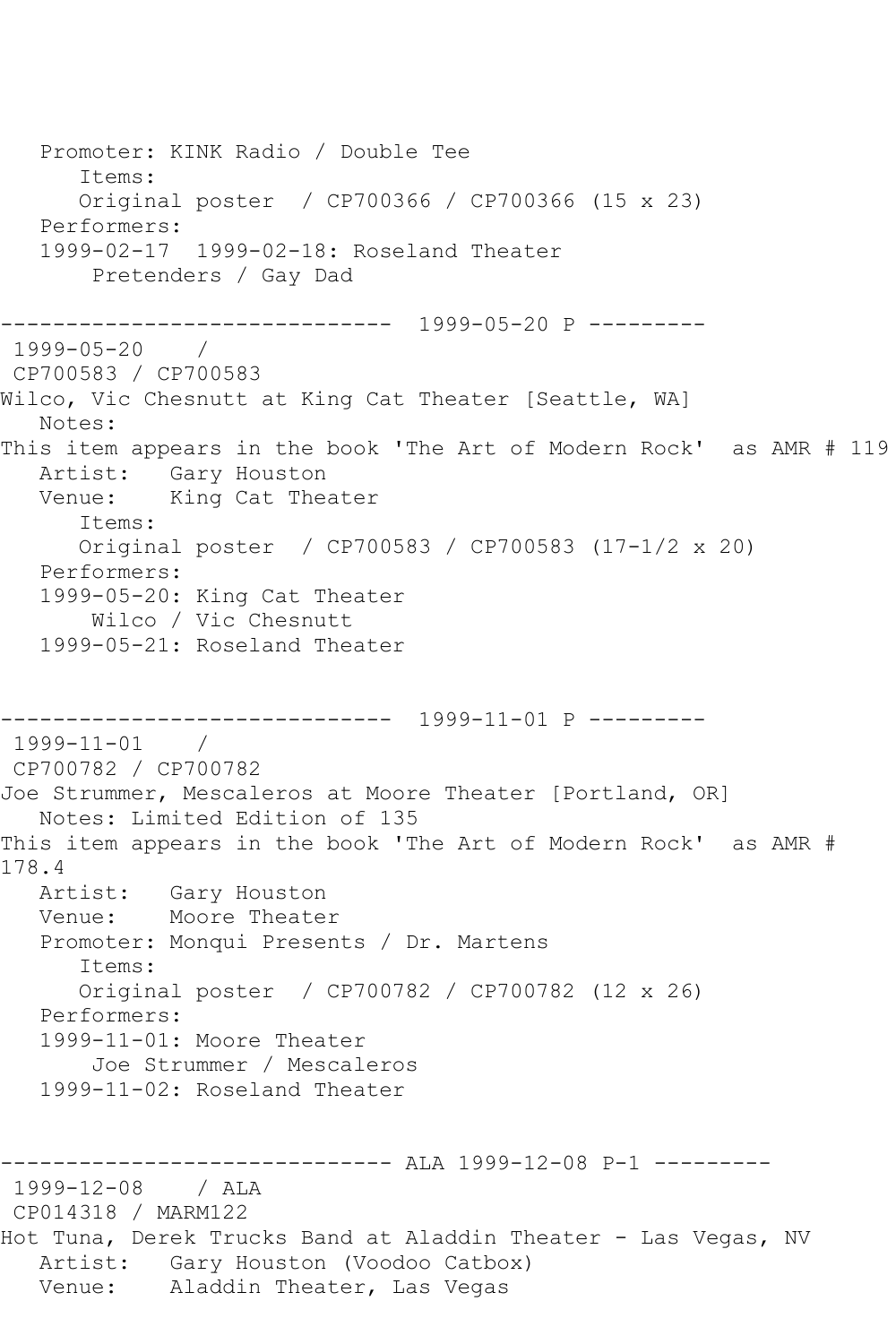Items: Original poster ALA Edition 1 / CP014318 / MARM122 Performers: 1999-12-08: Aladdin Theater, Las Vegas Hot Tuna / Derek Trucks Band ------------------------------ LAL 19zz-01-14 P-1 --------- 19zz-01-14 / LAL CP019680 / XGMKGH203 Social Distortion, Supersuckers at La Luna - Portland, OR Artist: Gary Houston (Voodoo Catbox)<br>Venue: La Luna La Luna Items: Original poster LAL Edition 1 / CP019680 / XGMKGH203 Performers: 19zz-01-14: La Luna Social Distortion / Supersuckers ------------------------------ GRB 19zz-02-08 P-1 --------- 19zz-02-08 / GRB CP019688 / XGMKGH215 Beausoleil at Grand Ballroom Artist: Mike King (Voodoo Catbox)<br>Venue: Grand Ballroom Grand Ballroom Items: Original poster GRB Edition 1 / CP019688 / XGMKGH215 Performers: 19zz-02-08: Grand Ballroom Beausoleil ------------------------------ GAMH 19zz-03-20 P-1 --------- 19zz-03-20 / GAMH CP019678 / XGMKGH201 Robben Ford, Patrick Just at Great American Music Hall - San Francisco, CA Artist: Gary Houston (Voodoo Catbox) Venue: Great American Music Hall Items: Original poster GAMH Edition 1 / CP019678 / XGMKGH201 Performers: 19zz-03-20: Great American Music Hall Robben Ford / Patrick Just / Scott Johnson / Chris Cain / Garth Webber / Mark Ford / Michael Osborn / Gabriel Ford ------------------------------ HPA 19zz-04-11 P-1 --------- 19zz-04-11 / HPA CP019672 / XGMKGH195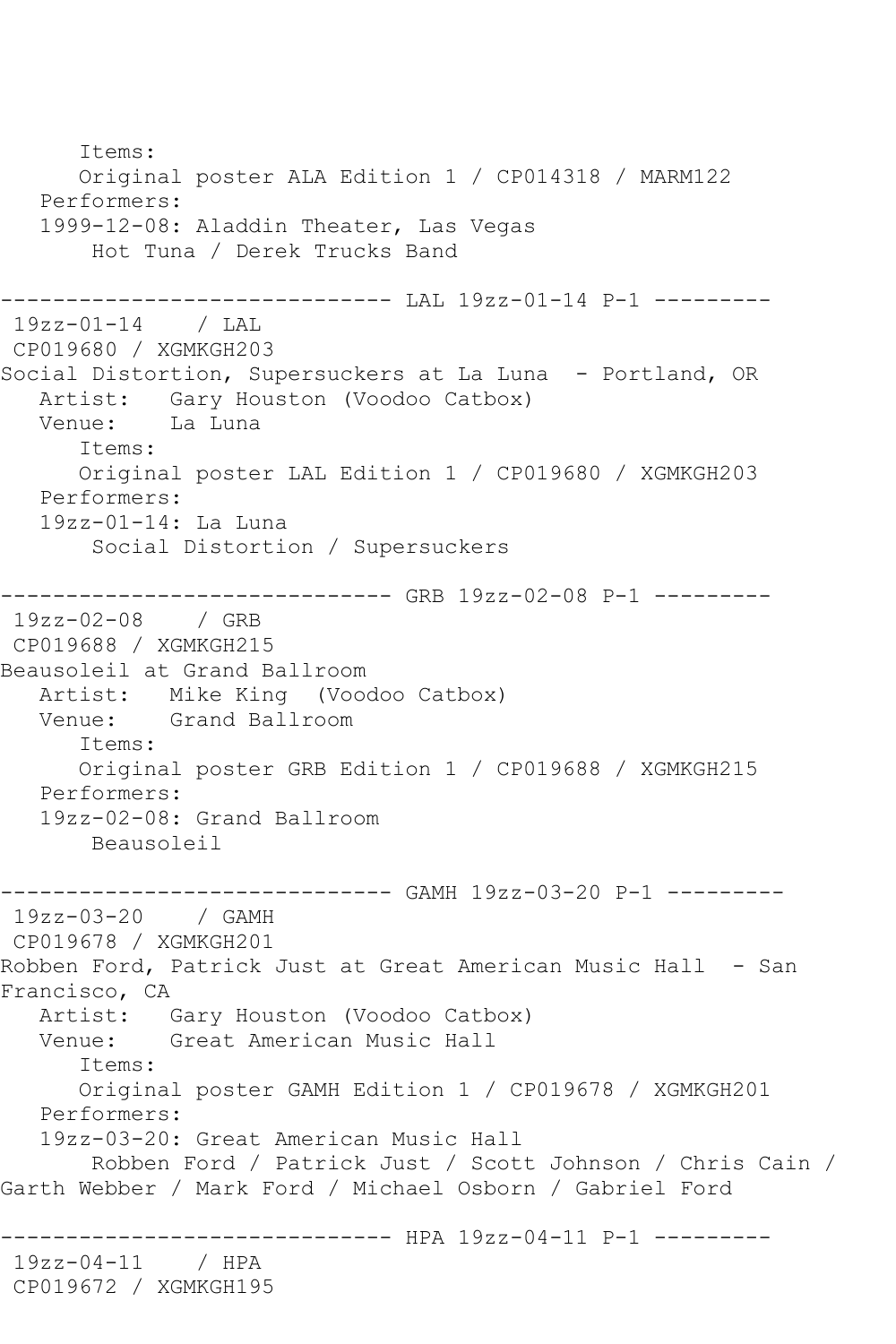Descendents, Suicide Machines at Hollywood Palladium - Birmingham, MI Artist: Gary Houston (Voodoo Catbox) Venue: Hollywood Paladium Items: Original poster HPA Edition 1 / CP019672 / XGMKGH195 Performers: 19zz-04-11: Hollywood Paladium Descendents / Suicide Machines / Shades Apart ------------------------------ RST 19zz-04-24 P-1 --------- 19zz-04-24 / RST CP013703 / JH007 Lee Scratch Perry, Mad Professor at Roseland Theater - Eugene, OR Artist: Gary Houston (Voodoo Catbox) Venue: Roseland Theater Items: Original poster RST Edition 1 / CP013703 / JH007 Performers: 19zz-04-24: Roseland Theater Lee Scratch Perry / Mad Professor / Robotics Band / Instigators ------------------------------ SAL 19zz-04-27 P-1 --------- 19zz-04-27 / SAL CP015981 / ME1125 Foo Fighters, Ween at Salem Armory - Salem, OR Notes: Signed Limited Edition of 200 This item appears in the book 'The Art of Modern Rock' as AMR # 065.5 Artist: Gary Houston (Voodoo Catbox) Venue: Salem Armory Items: Original poster SAL Edition 1 / CP015981 / ME1125 SAL / CP019669 / XGMKGH138 Performers: 19zz-04-27: Salem Armory Foo Fighters / Ween / Jawbreakers ------------------------------ PAM 19zz-05-04 P-1 --------- 19zz-05-04 / PAM CP013702 / JH006 Robert Hunter at Portland Art Museum - Portland, OR Artist: Gary Houston (Voodoo Catbox) Venue: Portland Art Museum Items: Original poster PAM Edition 1 / CP013702 / JH006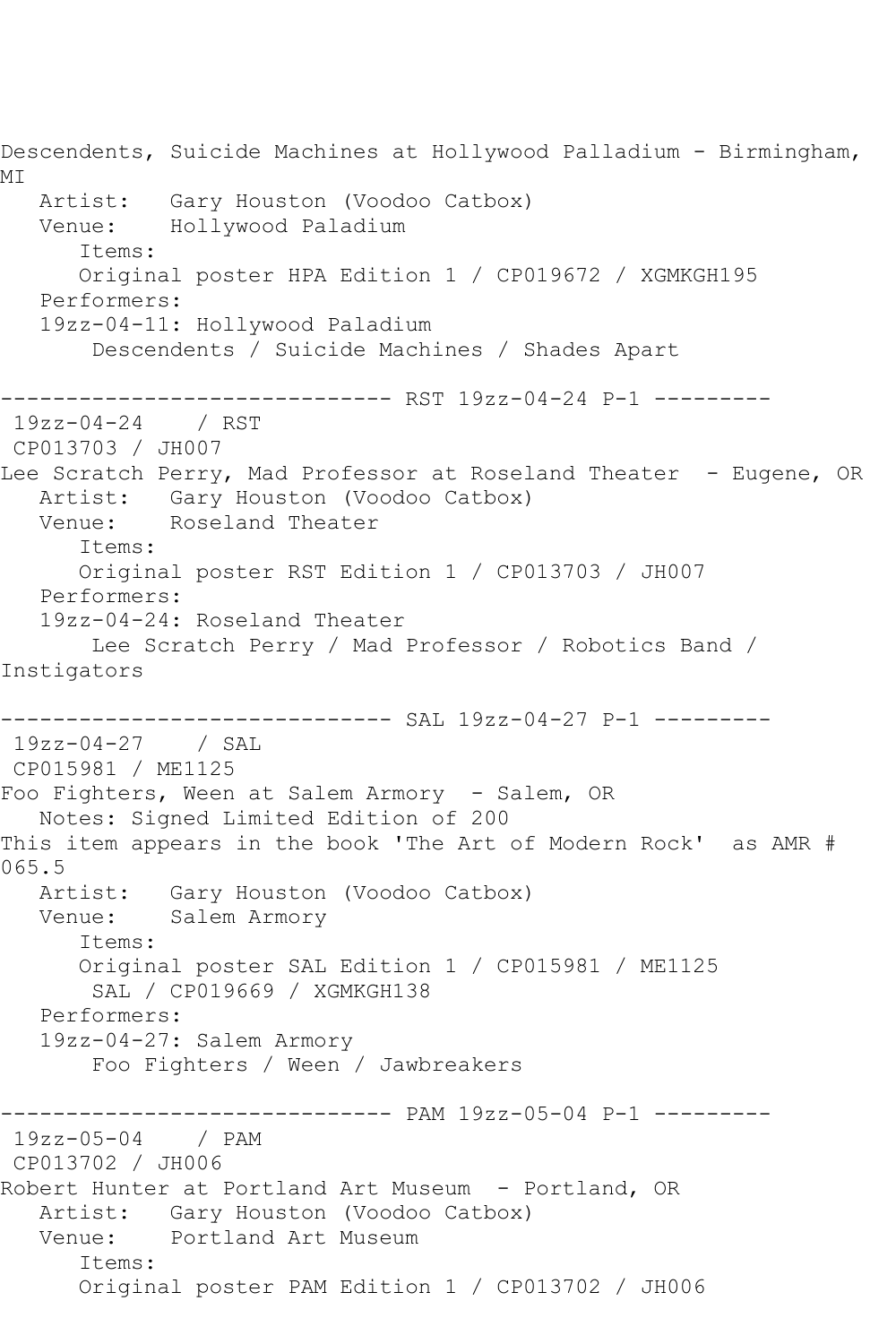Performers: 19zz-05-04: Portland Art Museum Robert Hunter ------------------------------ 19zz-05-05 P-1 --------- 19zz-05-05 / CP019675 / XGMKGH198 Ben Harper at Idaho Student Union - Pocatello, ID Artist: Gary Houston (Voodoo Catbox) Venue: Idaho Student Union Items: Original poster Edition 1 / CP019675 / XGMKGH198 / CP013700 / JH004 Performers: 19zz-05-05 19zz-05-06: Idaho Student Union Ben Harper ------------------------------ KCT 19zz-05-05 P-1 --------- 19zz-05-05 / KCT CP013707 / JH011 Wilco at King Cat Theater - Seattle, WA Artist: Gary Houston (Voodoo Catbox) Venue: King Cat Theater Items: Original poster KCT Edition 1 / CP013707 / JH011 Performers: 19zz-05-05 19zz-05-06: King Cat Theater Wilco ------------------------------ ROS 19zz-05-08 P-1 --------- 19zz-05-08 / ROS CP019682 / XGMKGH210 Big Head Todd and the Monsters, Nil Lara at Roseland, Portland -Portland, OR Artist: Gary Houston (Voodoo Catbox) Venue: Roseland, Portland Items: Original poster ROS Edition 1 / CP019682 / XGMKGH210 Performers: 19zz-05-08: Roseland, Portland Big Head Todd and the Monsters / Nil Lara ------------------------------ CHP 19zz-06-24 P-1 --------- 19zz-06-24 / CHP CP019650 / XGMCGH123 Butthole Surfers, Toadies at Champoeg Park Amphitheater - St. Paul, OR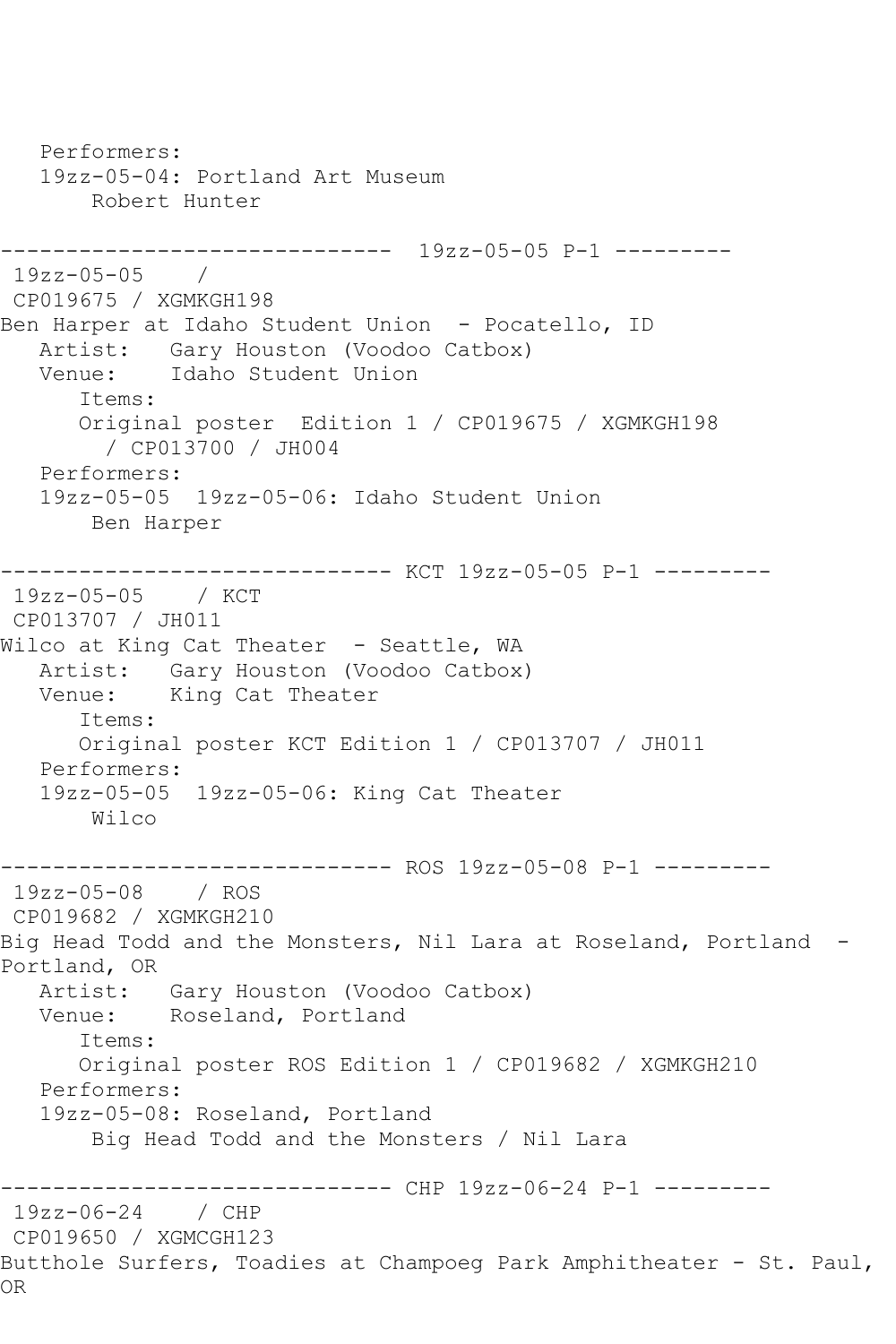Artist: Gary Houston (Voodoo Catbox) Venue: Champoeg State Park Ampitheater Items: Original poster CHP Edition 1 / CP019650 / XGMCGH123 Performers: 19zz-06-24: Champoeg State Park Ampitheater Butthole Surfers / Toadies / Rev. Horton Heat / Supersuckers --------------- PME 19zz-07-13 P-1 ---------19zz-07-13 / PME CP019687 / XGMKGH214A Neil Young and Crazy Horse, Primus at Portland Meadows - Portland, OR Artist: Gary Houston (Voodoo Catbox) Venue: Portland Meadows Items: Original poster PME Edition 1 / CP019687 / XGMKGH214A Performers: 19zz-07-13: Portland Meadows Neil Young / Primus / Big Head Todd and the Monsters -------------------- CHP 19zz-07-18 P-1 ---------19zz-07-18 / CHP CP019656 / XGMKGH120 Reggae Sunsplash, Marley and the Melody Makers at Champoeg Park Amphitheater - St. Paul, OR Artist: Gary Houston (Voodoo Catbox) Venue: Champoeg State Park Ampitheater Items: Original poster CHP Edition 1 / CP019656 / XGMKGH120 Performers: 19zz-07-18: Champoeg State Park Ampitheater Reggae Sunsplash / Bob Marley / Fugees ------------------------------ CHP 19zz-07-23 P-1 --------- 19zz-07-23 / CHP CP019679 / XGMKGH202 Ani Difranco at Champoeg Park Amphitheater - St. Paul, OR Artist: Gary Houston (Voodoo Catbox)<br>Venue: Champoeg State Park Ampithea Champoeg State Park Ampitheater Items: Original poster CHP Edition 1 / CP019679 / XGMKGH202 Performers: 19zz-07-23: Champoeg State Park Ampitheater Ani Difranco ------------------------------ CHP 19zz-07-26 P-1 ---------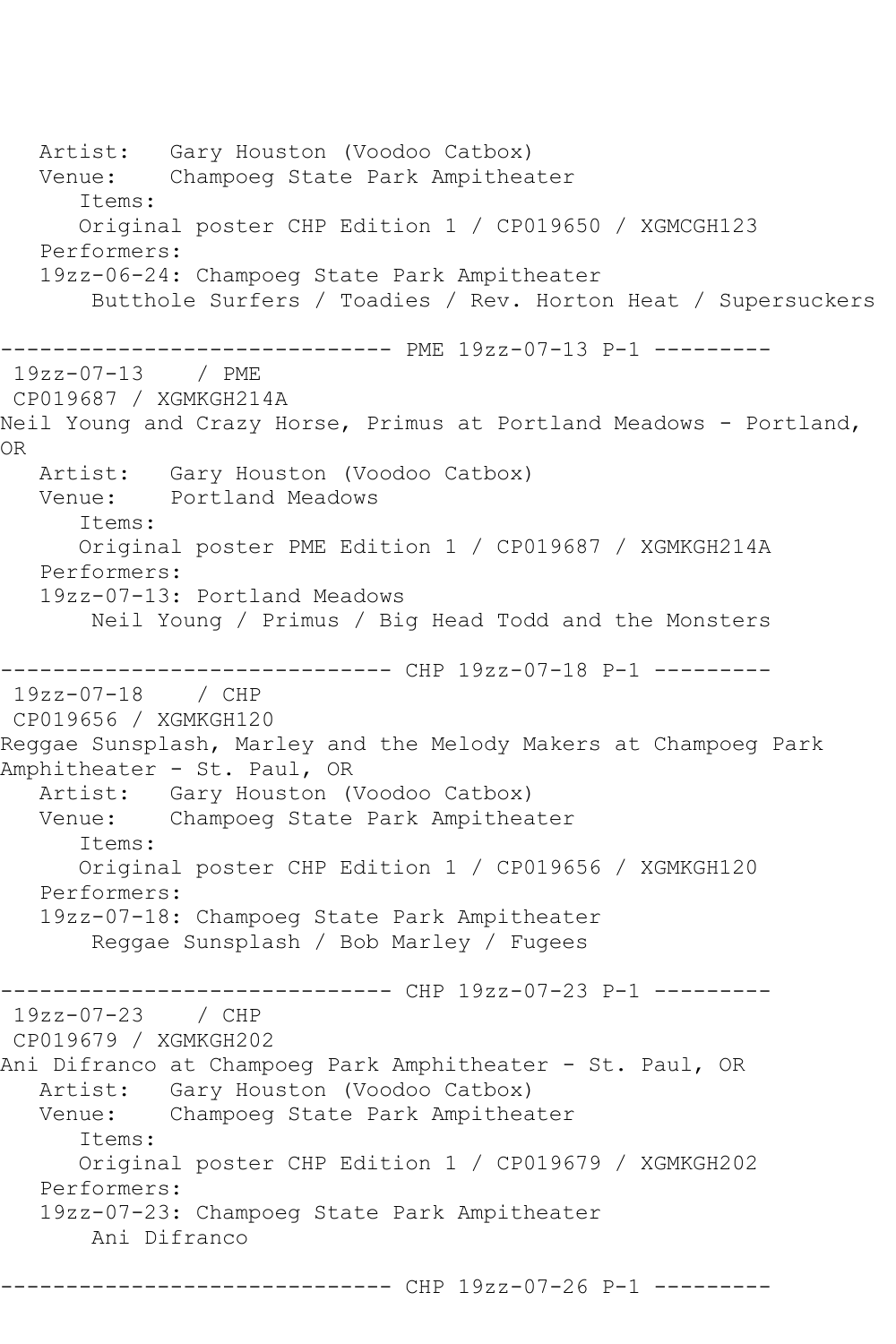19zz-07-26 / CHP CP019649 / XGMCGH122 The Chieftains, Ashley Macisaac at Champoeg Park Amphitheater - St. Paul, OR<br>Artist: Gary Houston (Voodoo Catbox) Venue: Champoeg State Park Ampitheater Items: Original poster CHP Edition 1 / CP019649 / XGMCGH122 Performers: 19zz-07-26: Champoeg State Park Ampitheater Chieftains / Ashley Macisaac ------------------------------ CHP 19zz-08-03 P-1 --------- 19zz-08-03 / CHP CP019691 / XGMKGH218 Bunny Wailer, Lucky Sube at Champoeg Park Amphitheater - St. Paul, OR Artist: Gary Houston (Voodoo Catbox) Venue: Champoeg State Park Ampitheater Items: Original poster CHP Edition 1 / CP019691 / XGMKGH218 CHP / CP013705 / JH009 Performers: 19zz-08-03: Champoeg State Park Ampitheater Bunny Wailer / Lucky Sube / Kreyol Syndikat / Instigators ------------------------------ ROS 19zz-08-21 P-1 --------- 19zz-08-21 / ROS CP019671 / XGMKGH140 Misfits, Anthrax at Roseland - Portland, OR Artist: Gary Houston (Voodoo Catbox) Venue: Roseland Theater, Portland, OR Items: Original poster ROS Edition 1 / CP019671 / XGMKGH140 Performers: 19zz-08-21: Roseland Theater, Portland, OR Misfits / Anthrax / Life of Agony / Cannibal Corpse ------------------------------ CHP 19zz-08-29 P-1 --------- 19zz-08-29 / CHP CP019690 / XGMKGH217 Beck, Sonic Youth at Champoeg Park Amphitheater - St. Paul, OR Artist: Gary Houston (Voodoo Catbox)<br>Venue: Champoeg State Park Ampithea Champoeg State Park Ampitheater Items: Original poster CHP Edition 1 / CP019690 / XGMKGH217 Performers: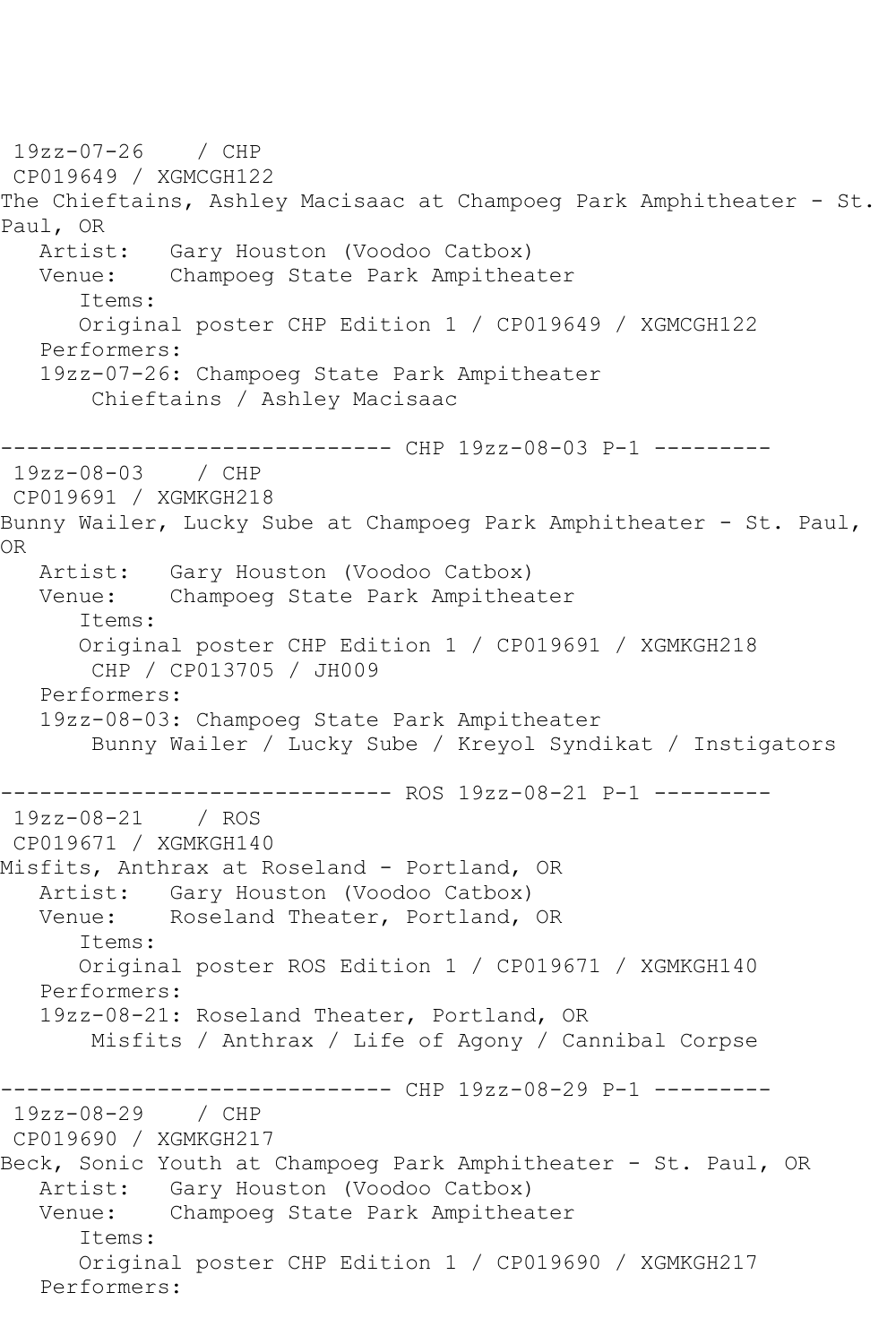19zz-08-29: Champoeg State Park Ampitheater Beck / Sonic Youth ------------------------------ SAL 19zz-11-03 P-1 --------- 19zz-11-03 / SAL CP019673 / XGMKGH196 Foo Fighters, Treble Charger at Salem Armory - Salem, OR Artist: Gary Houston (Voodoo Catbox) Venue: Salem Armory Items: Original poster SAL Edition 1 / CP019673 / XGMKGH196 Performers: 19zz-11-03 19zz-11-04: Salem Armory Foo Fighters / Treble Charger / Talk Show ------------------------------ RKC 19zz-11-08 P-1 --------- 19zz-11-08 / RKC CP019665 / XGMKGH134 Bad Religion, Softy at Rock Candy - Portland, OR Artist: Gary Houston (Voodoo Catbox)<br>Venue: Rock Candv Rock Candy Items: Original poster RKC Edition 1 / CP019665 / XGMKGH134 Performers: 19zz-11-08: Rock Candy Bad Religion / Softy ------------ LAL 19zz-11-14 P-1 ---------19zz-11-14 / LAL CP019667 / XGMKGH136 George Clinton at La Luna - Portland, OR Artist: Gary Houston (Voodoo Catbox)<br>Venue: La Luna La Luna Items: Original poster LAL Edition 1 / CP019667 / XGMKGH136 Performers: 19zz-11-14: La Luna George Clinton ------------------------------ LAL 19zz-11-17 P-1 --------- 19zz-11-17 / LAL CP019666 / XGMKGH135 Wilco, Handsome Family at La Luna - Portland, OR Artist: Gary Houston (Voodoo Catbox) Venue: La Luna Items: Original poster LAL Edition 1 / CP019666 / XGMKGH135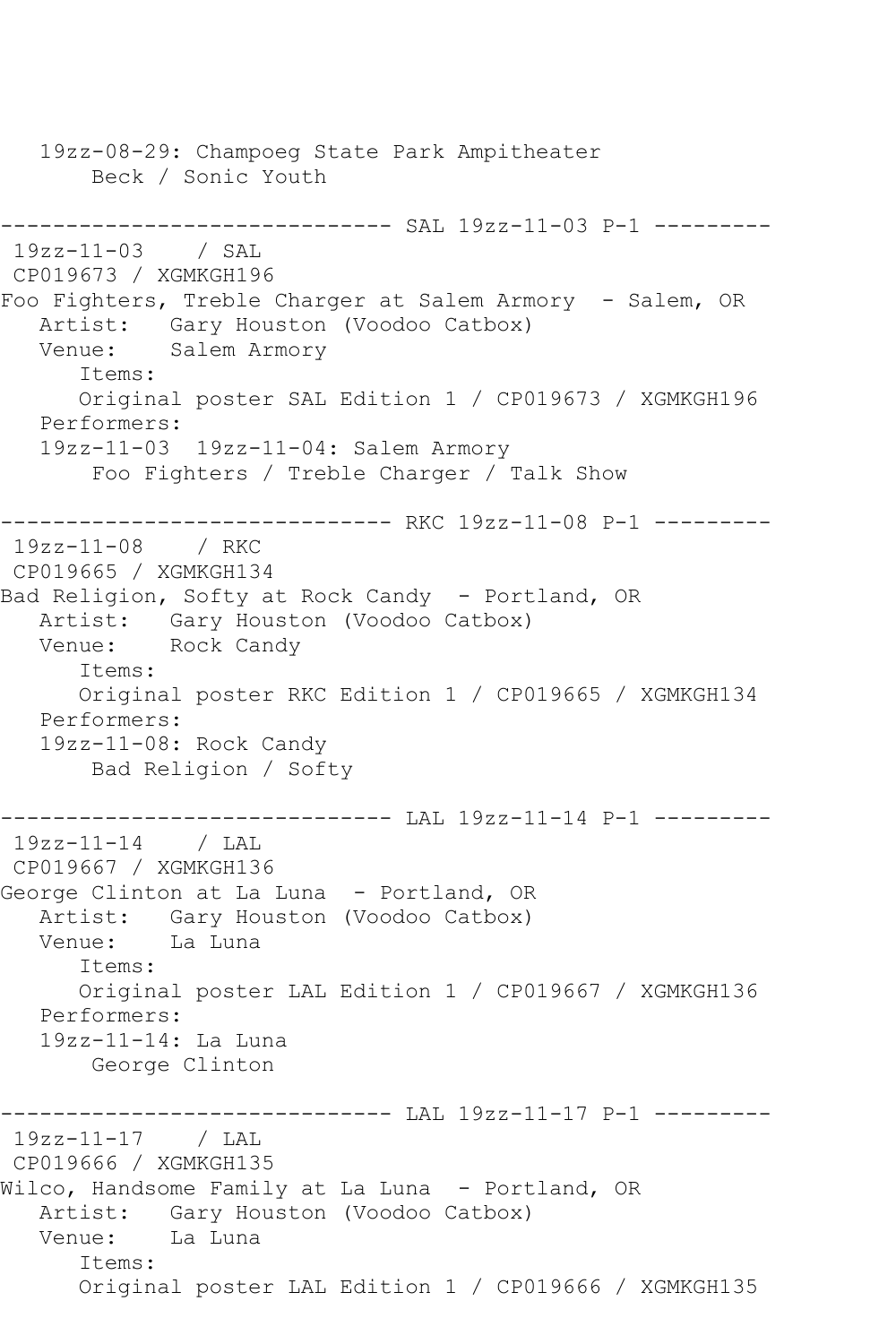```
 LAL / CP013706 / JH010
   Performers:
   19zz-11-17 19zz-11-18: La Luna
       Wilco / Handsome Family
          ------------------------------ ROS 19zz-12-05 P-1 ---------
19zz-12-05 / ROS 
CP005628 / CP00877
John Hiatt, Sherri Jackson at Roseland Ballroom - New York, NY
   Private Notes: * A/A- signed 200
   Artist: Gary Houston (Voodoo Catbox)
   Venue: Roseland Ballroom
       Items:
      Original poster ROS Edition 1 / CP005628 / CP00877 (13-1/4 x 
15-1/2)
        Price: 2000.00
       ROS / CP013699 / JH003
       ROS / CP016046 / ME1190
       ROS / CP019676 / XGMKGH199
   Performers:
   19zz-12-05: Roseland Ballroom
       John Hiatt / Sherri Jackson / Jeb Loy Nichols
------------------------------ 2000-06-16 P ---------
2000-06-16 / 
CP700585 / CP700585
Bob Dylan and his Band, Phil Lesh and Friends at Portland Meadows 
[Portland, OR]
   Notes: Signed Limited Edition of 300
This item appears in the book 'The Art of Modern Rock' as AMR # 120
   Artist: Gary Houston
   Venue: Portland Meadows
   Promoter: Double Tee
       Items:
       Original poster / CP700585 / CP700585 (16-1/2 x 25)
   Performers:
   2000-06-16: Portland Meadows
       Bob Dylan and his Band / Phil Lesh and Friends
------------------------------ 2000-07-28 P ---------
2000-07-28 / 
CP700374 / CP700374
Los Lobos, John Hiatt and the Goners at Pioneer Courthouse Square 
[Portland, OR]
   Notes: Limited Edition of 215
This item appears in the book 'The Art of Modern Rock' as AMR # 
065.4
```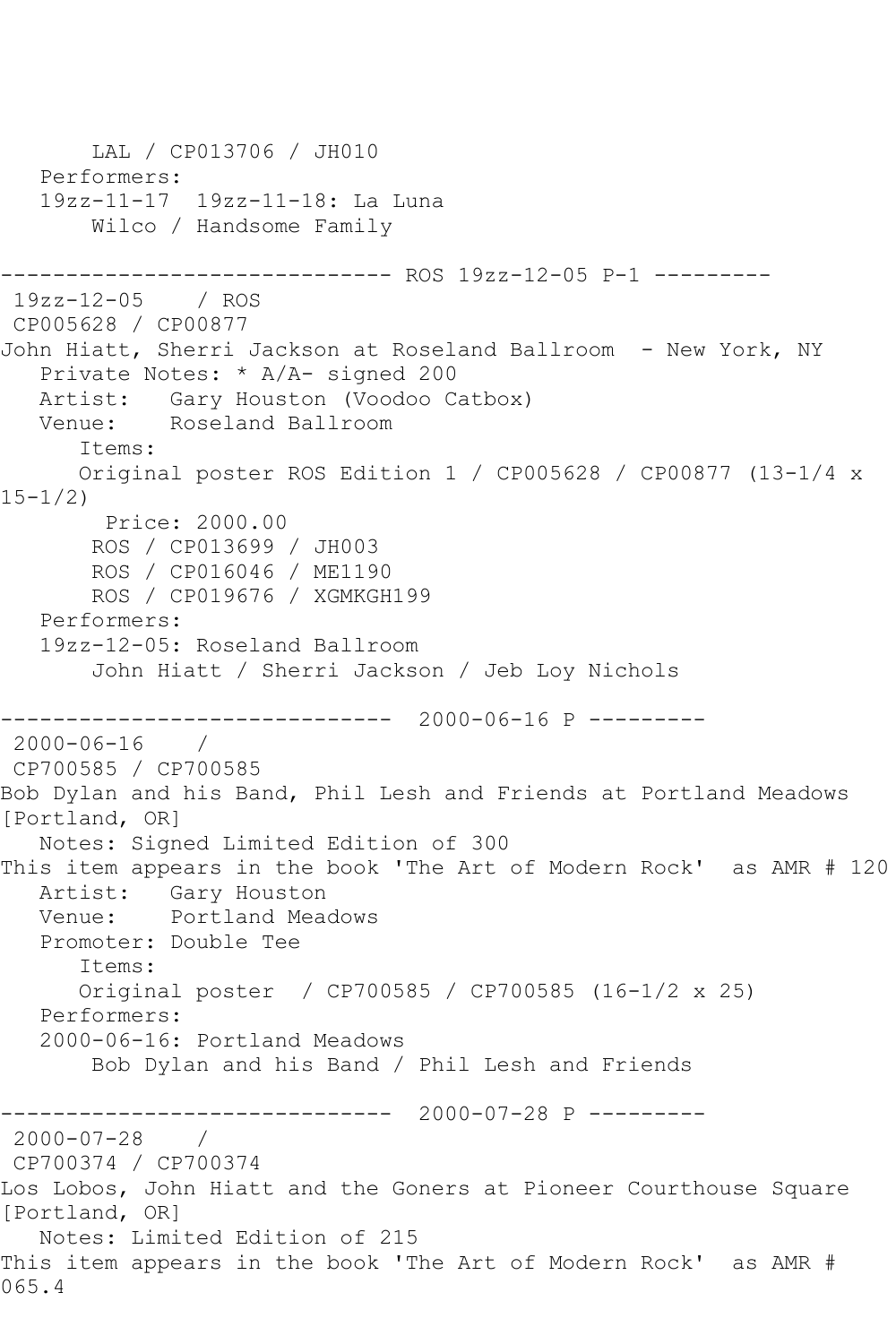Artist: Gary Houston Venue: Pioneer Courthouse Square Items: Original poster / CP700374 / CP700374 (25 x 17-1/2) Performers: 2000-07-28: Pioneer Courthouse Square Los Lobos / John Hiatt and the Goners / Wilco / Luther Russell ------------------------------ ALA 2000-11-03 P --------- 2000-11-03 / ALA CP030479 / NM10428 John Hiatt, Amy Correia at Aladdin Theater, Portland - Portland, OR Artist: Gary Houston (Voodoo Catbox) Venue: Aladdin Theater, Portland Items: Original poster ALA / CP030479 / NM10428 (13 x 19) Performers: 2000-11-03: Aladdin Theater, Portland John Hiatt / Amy Correia ------------------------------ 2001-05-24 P --------- 2001-05-24 / CP700587 / CP700587 Ben Harper and the Innocent Criminals, Jack Johnson at Key Arena Notes: Signed Limited Edition of 180 This item appears in the book 'The Art of Modern Rock' as AMR # 121 Artist: Gary Houston Venue: Key Arena Items: Original poster / CP700587 / CP700587 (15 x 25) Performers: 2001-05-24: Key Arena Ben Harper and the Innocent Criminals / Jack Johnson ------------------------------ 2001-07-23 P --------- 2001-07-23 / CP701567 / CP701567 Lucinda Williams, Jim Lauderdale at Crystal Ballroom [Portland, OR] Notes: Limited Edition of 115 This item appears in the book 'The Art of Modern Rock' as AMR # 483.7 Artist: Gary Houston Venue: Crystal Ballroom Items: Original poster / CP701567 / CP701567 (14 x 25) Performers: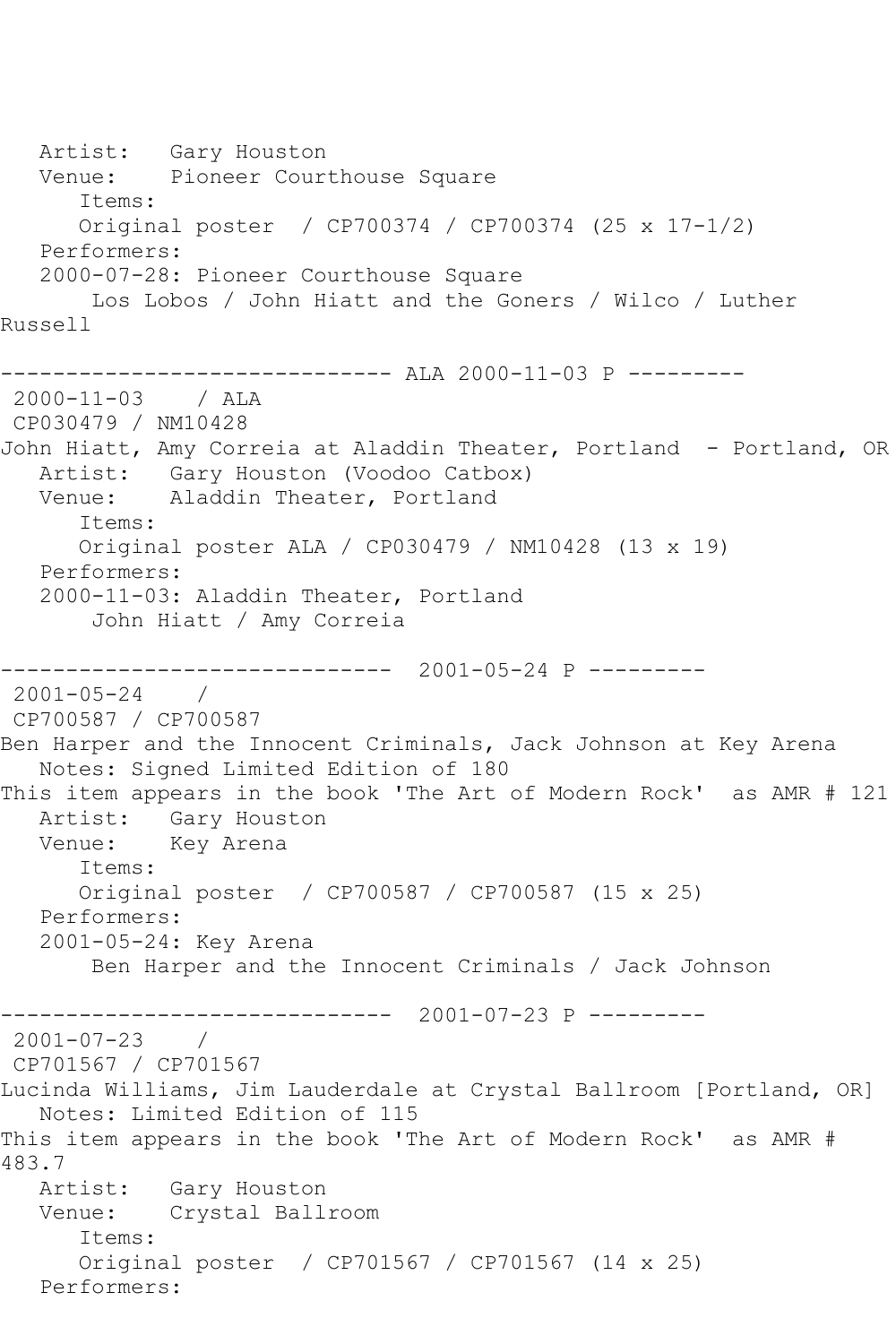2001-07-23: Crystal Ballroom Lucinda Williams / Jim Lauderdale ------------------------------ 2001-09-28 P ---------  $2001 - 09 - 28$ CP700371 / CP700371 Motorhead, Mudhoney at Crystal Ballroom [Portland, OR] Notes: Signed Limited Edition of 160 This item appears in the book 'The Art of Modern Rock' as AMR # 065 Artist: Gary Houston Venue: Crystal Ballroom Promoter: Thraser Presents Items: Original poster / CP700371 / CP700371 (13 x 26) Performers: 2001-09-28: Crystal Ballroom Motorhead / Mudhoney / Catheters ------------------------------ 2001-10-14 P --------- 2001-10-14 / CP701591 / CP701591 Dave Matthews Solo, Emmy Lou Harris at Paramount Theater Notes: Limited Edition of 1250 This item appears in the book 'The Art of Modern Rock' as AMR # 486 Artist: Gary Houston<br>Venue: Paramount The Paramount Theater Items: Original poster / CP701591 / CP701591 (16-1/2 x 25) Performers: 2001-10-14: Paramount Theater Dave Matthews Solo / Emmy Lou Harris / Daniel Lanois / Blind Boys of Alabama 2001-10-20: EMP Sky Church Chocolate Genius / Joe Henry / Michael Franti / Spearhead 2001-10-17: Chris Whitley / Wallflowers / Joe Strummer and the Mescaleros 2001-10-19: Heart / Gents / Shawn Smith 2001-10-18: Afro Celt Sound System / DJ Cheb 1 Sabbah 2001-10-22: Key Arena REM / Pearl Jam / Alanis Morissette / Mana / Fermi Kuti / Positive Force ------------------------------ 2001-11-07 P --------- 2001-11-07 / CP030481 / NM10430 Jane's Addiction, Stereo Mc's at Stadium Exhibition Center Artist: Mike King (Voodoo Catbox)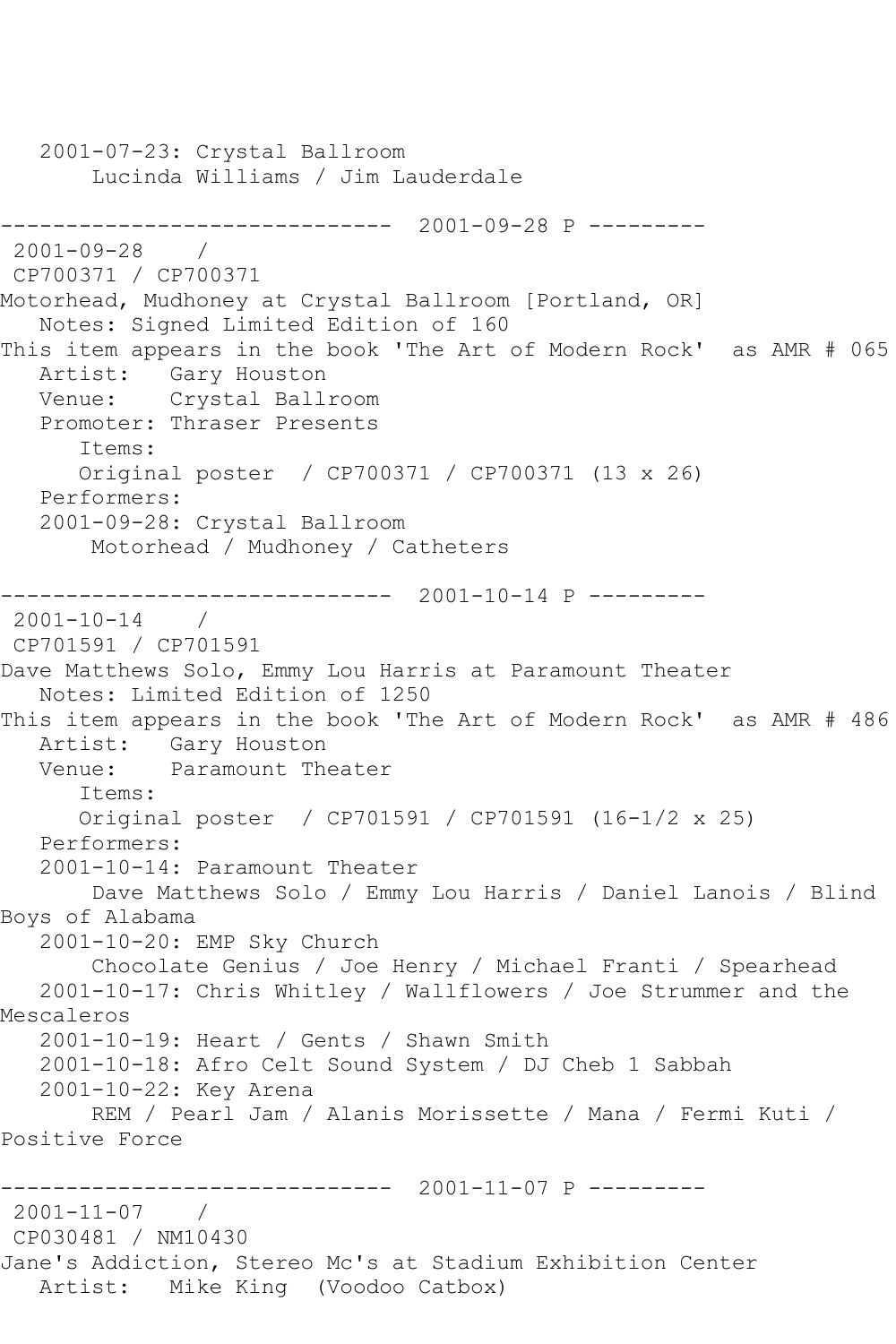Venue: Stadium Exhibition Center Items: Original poster / CP030481 / NM10430 (11 x 26) Performers: 2001-11-07: Stadium Exhibition Center Jane's Addiction / Stereo Mc's ------------------------------ 2002-02-24 P --------- 2002-02-24 / CP700984 / CP700984 Donnas, Ok Go Rooney at Roseland Theater [Eugene, OR] Notes: This item appears in the book 'The Art of Modern Rock' as AMR # 281.3 Artist: Gary Houston Venue: Roseland Theater Items: Original poster / CP700984 / CP700984 (12-1/2 x 25) Performers: 2002-02-24: Roseland Theater Donnas / Ok Go Rooney ------------------------------ ALA 2002-03-13 P --------- 2002-03-13 / ALA CP031000 / NM10949 Hot Tuna at Aladdin Theater, Portland - Portland, OR Artist: Gary Houston (Voodoo Catbox) Venue: Aladdin Theater, Portland Items: Original poster ALA / CP031000 / NM10949 Performers: 2002-03-13: Aladdin Theater, Portland Hot Tuna ------------------------------ 2002-05-14 P --------- 2002-05-14 / CP700582 / CP700582 Chris Whitley, Darden Smith at Dante's [Portland, OR] Notes: Limited Edition of 175 This item appears in the book 'The Art of Modern Rock' as AMR # 118.2 Artist: Gary Houston Venue: Dante's Promoter: Thrasher Presents Items: Original poster / CP700582 / CP700582 (13-1/2 x 26) Performers: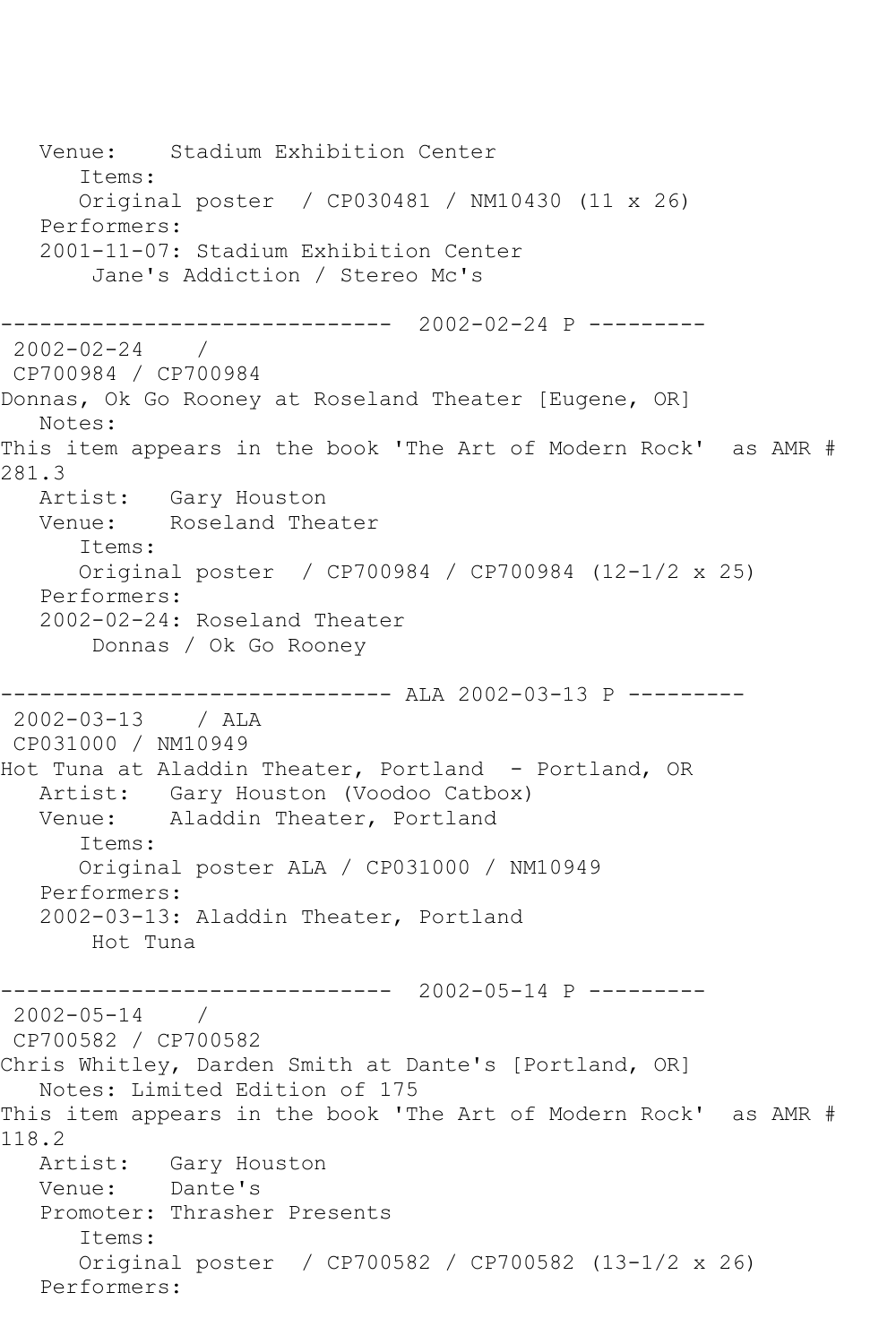2002-05-14: Dante's Chris Whitley / Darden Smith ------------------------------ 2002-06-23 P --------- 2002-06-23 / CP700589 / CP700589 Los Lobos at Music Millennium Notes: Limited Edition of 150 This item appears in the book 'The Art of Modern Rock' as AMR # 121.3<br>Artist: Gary Houston Venue: Music Millennium Items: Original poster / CP700589 / CP700589 (13 x 22) Performers: 2002-06-23: Music Millennium Los Lobos ------------------------------ RST 2002-10-30 P --------- 2002-10-30 / RST CP030069 / NM10018 Ryan Adams at Roseland Theater, Portland, OR - Portland, OR Artist: Gary Houston (Voodoo Catbox)<br>Venue: Roseland Theater, Portland, Roseland Theater, Portland, OR Items: Original poster RST / CP030069 / NM10018 (15-1/2 x 25) Performers: 2002-10-30: Roseland Theater, Portland, OR Ryan Adams ------------------------------ 2002-12-11 P --------- 2002-12-11 / CP700369 / CP700369 Blasters, Laura Minor at Aladdin Theater [Seattle, WA] Notes: Limited Edition of 120 This item appears in the book 'The Art of Modern Rock' as AMR # 064.4 Artist: Gary Houston Venue: Aladdin Theater Promoter: True West Items: Original poster / CP700369 / CP700369 (11 x 26) Performers: 2002-12-11: Aladdin Theater Blasters / Laura Minor ------------------------------ 2002-12-31 P ---------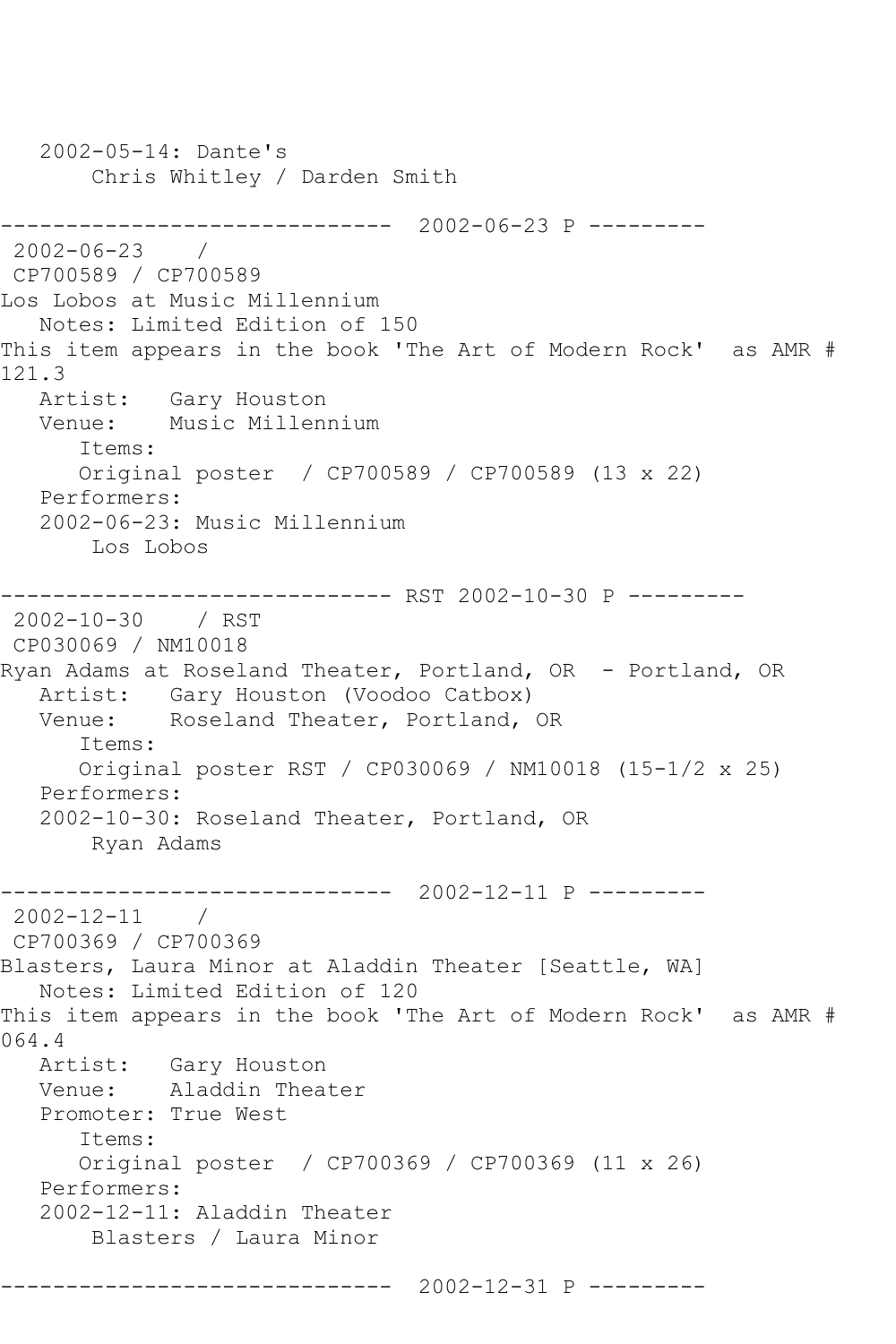2002-12-31 / CP700586 / CP700586 Other Ones, Medeski Martin and Wood at Oakland Arena [Oakland, CA] Notes: This item appears in the book 'The Art of Modern Rock' as AMR # 120.2 Artist: Gary Houston Venue: Oakland Arena Items: Original poster / CP700586 / CP700586 (161/2 x 25) Performers: 2002-12-31: Oakland Arena Other Ones / Medeski Martin and Wood / Acoustic / Hot Tuna ------------------------------ 2003-02-14 P --------- 2003-02-14 / CP052475 / CP052475 Dead at Warfield Theater - San Francisco, CA Artist: Gary Houston (Voodoo Catbox) Venue: Warfield Theater Items: Original poster / CP052475 / CP052475 (16-3/8 x 25) Performers: 2003-02-14: Warfield Theater Dead ------------------------------ 2003-04-18 P --------- 2003-04-18 / CP700584 / CP700584 Motorhead, Dwarves at Roseland Theater [Eugene, OR] Notes: This item appears in the book 'The Art of Modern Rock' as AMR # 119.2 Artist: Gary Houston Venue: Roseland Theater Promoter: Thrasher Presents Items: Original poster / CP700584 / CP700584 (16 x 26) Performers: 2003-04-18: Roseland Theater Motorhead / Dwarves / High On Fire ------------------------------ 2003-08-02 P --------- 2003-08-02 / CP052482 / CP052482 Willie Nelson and Family, Ray Price at Lilac Bowl Riverfront Park Artist: Gary Houston (Voodoo Catbox)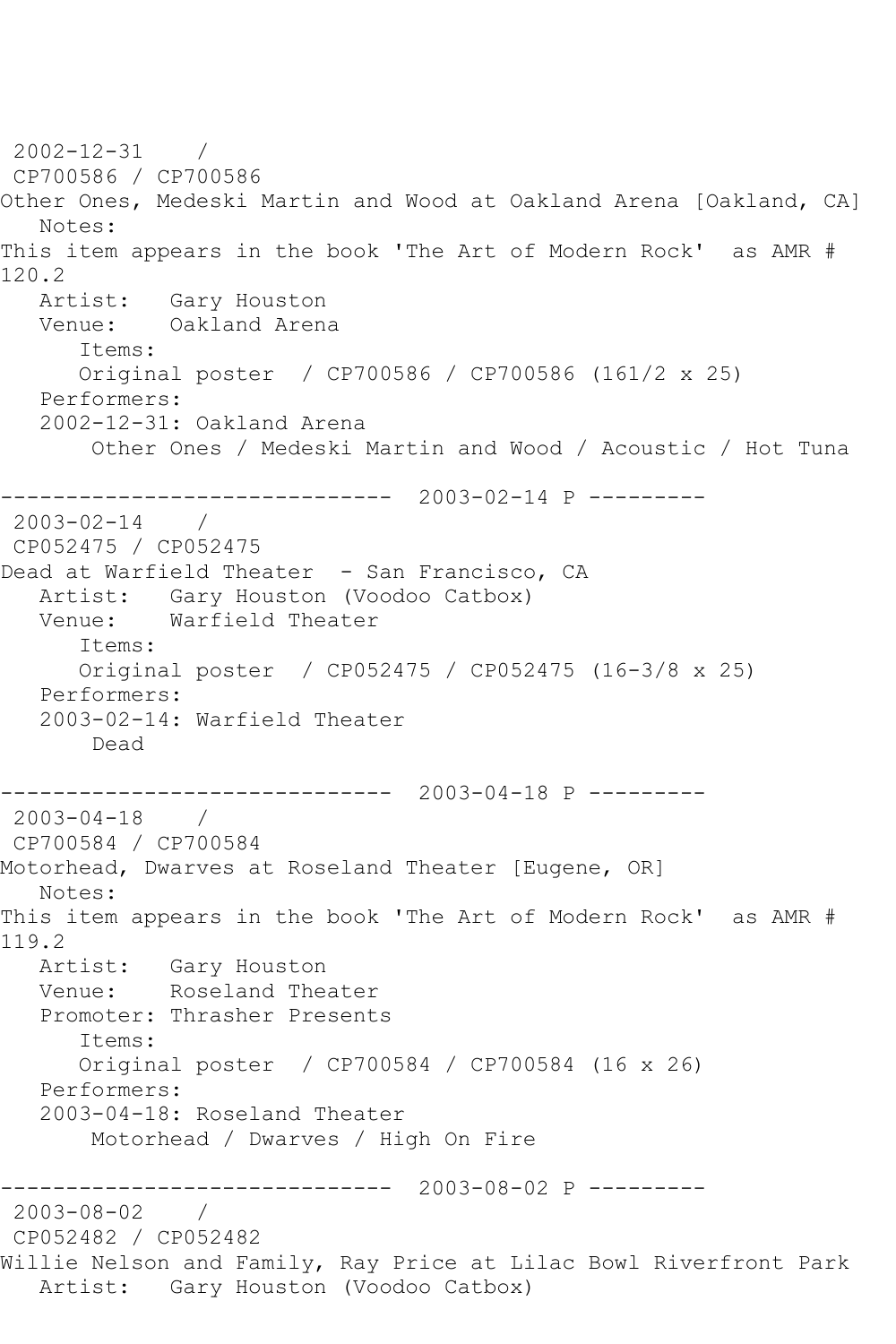Venue: Lilac Bowl Riverfront Park Items: Original poster / CP052482 / CP052482 (13-1/4 x 26) Performers: 2003-08-02: Lilac Bowl Riverfront Park Willie Nelson and Family / Ray Price ------------------------------ NONE P-1 --------- NONE / CP019576 / XGGH23 Night Comes in Artist: Gary Houston (Voodoo Catbox) Items: Original poster Edition 1 / CP019576 / XGGH23 Performers: NONE: Night Comes In ------------------------------ NONE P-1 --------- NONE / CP019577 / XGGH245 Rastafari Artist: Gary Houston (Voodoo Catbox) Items: Original poster Edition 1 / CP019577 / XGGH245 Performers: NONE: Rastafari ------------------------------ NONE P-1 --------- NONE / CP019522 / XGAC25 Totem by Gary Houston Artist: Gary Houston (Voodoo Catbox) Items: Original poster Edition 1 / CP019522 / XGAC25 Performers: NONE: ------------------------------ zzzz-02-17 P -------- zzzz-02-17 t / CP052478 / CP052478 Keb Mo, Kaki King at Moore Theater - Portland, OR Artist: Gary Houston (Voodoo Catbox) Venue: Moore Theater Items: Original poster / CP052478 / CP052478 (16 x 24) Performers: zzzz-02-17 tue: Moore Theater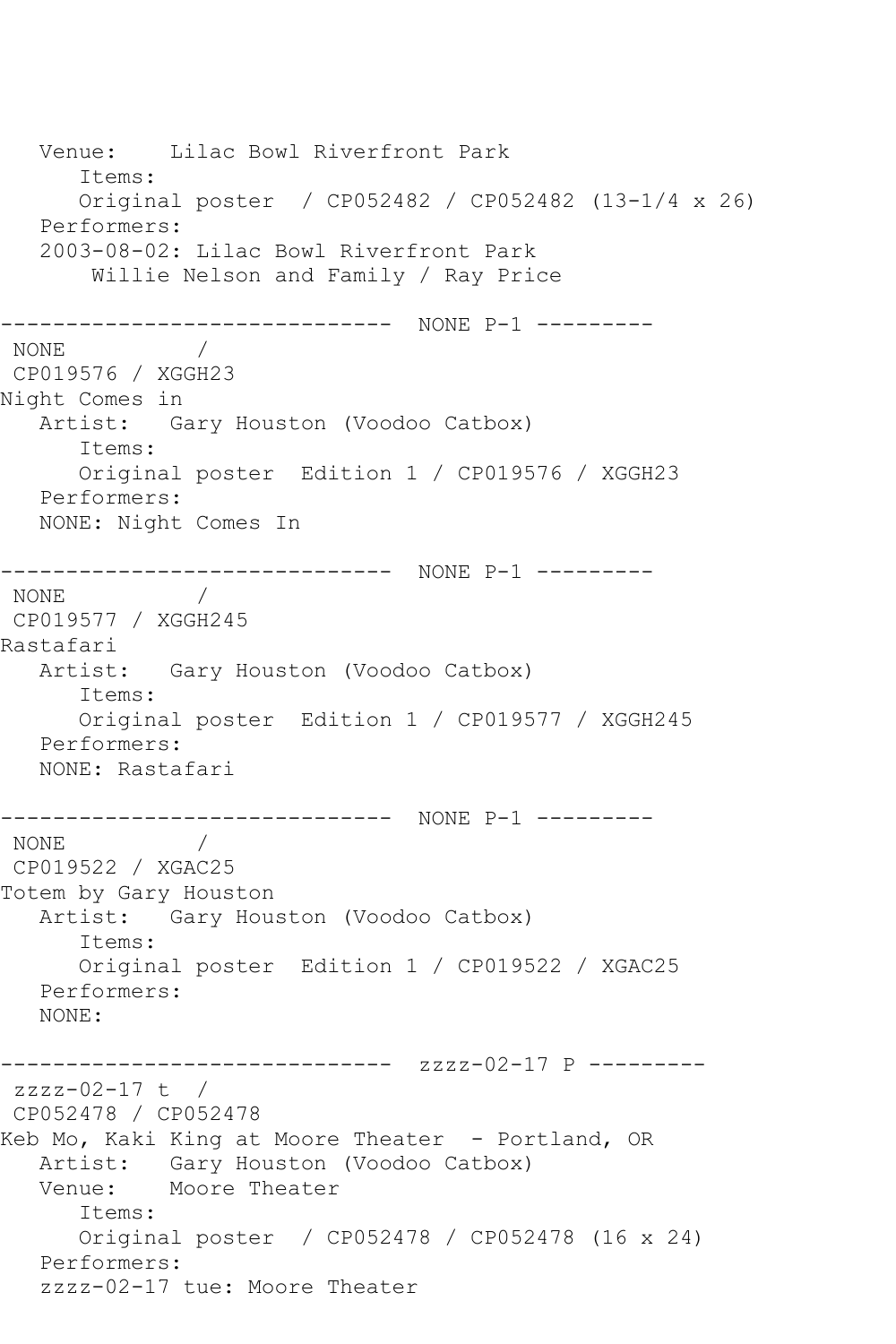Keb Mo / Kaki King zzzz-02-18 wed zzzz-02-19 thu: Aladdin Theater Keb Mo / Kaki King ------------------------------ zzzz-02-23 P -------- zzzz-02-23 t / CP052477 / CP052477 Buddy Guy, Paul Rodgers at Roseland Theater - Eugene, OR Benefit: Experience the Music and Legacy of Jimi Hendrix Artist: Gary Houston (Voodoo Catbox)<br>Venue: Roseland Theater Roseland Theater Items: Original poster / CP052477 / CP052477 Performers: zzzz-02-23 tue: Roseland Theater Buddy Guy / Paul Rodgers / Living Color / Jerry Cantrell / Indigenous / Mitch Mitchell / Billy Cox / Jimi Hendrix ------------------------------ ROSE zzzz-06-08 P -------- zzzz-06-08 / ROSE CP030482 / NM10431 Little Feat at Roseland - Portland, OR Artist: Gary Houston (Voodoo Catbox)<br>Venue: Roseland Theater, Portland, Roseland Theater, Portland, OR Items: Original poster ROSE / CP030482 / NM10431 (13 x 25) Performers: zzzz-06-08: Roseland Theater, Portland, OR Little Feat ------------------------------ zzzz-06-11 P -------- zzzz-06-11 w / CP052481 / CP052481 Buzzcocks, Billy Talent at Berbati's Pan - Portland, OR Artist: Gary Houston (Voodoo Catbox) Venue: Berbati's Pan Items: Original poster / CP052481 / CP052481 (13-1/4 x 26) Performers: zzzz-06-11 wed: Berbati's Pan Buzzcocks / Billy Talent / Exploding Hearts ------------------------------ zzzz-07-12 P -------- zzzz-07-12 s / CP052474 / CP052474 Elk Mountain Sundance Ceremony Benefit: Purification / Open Altar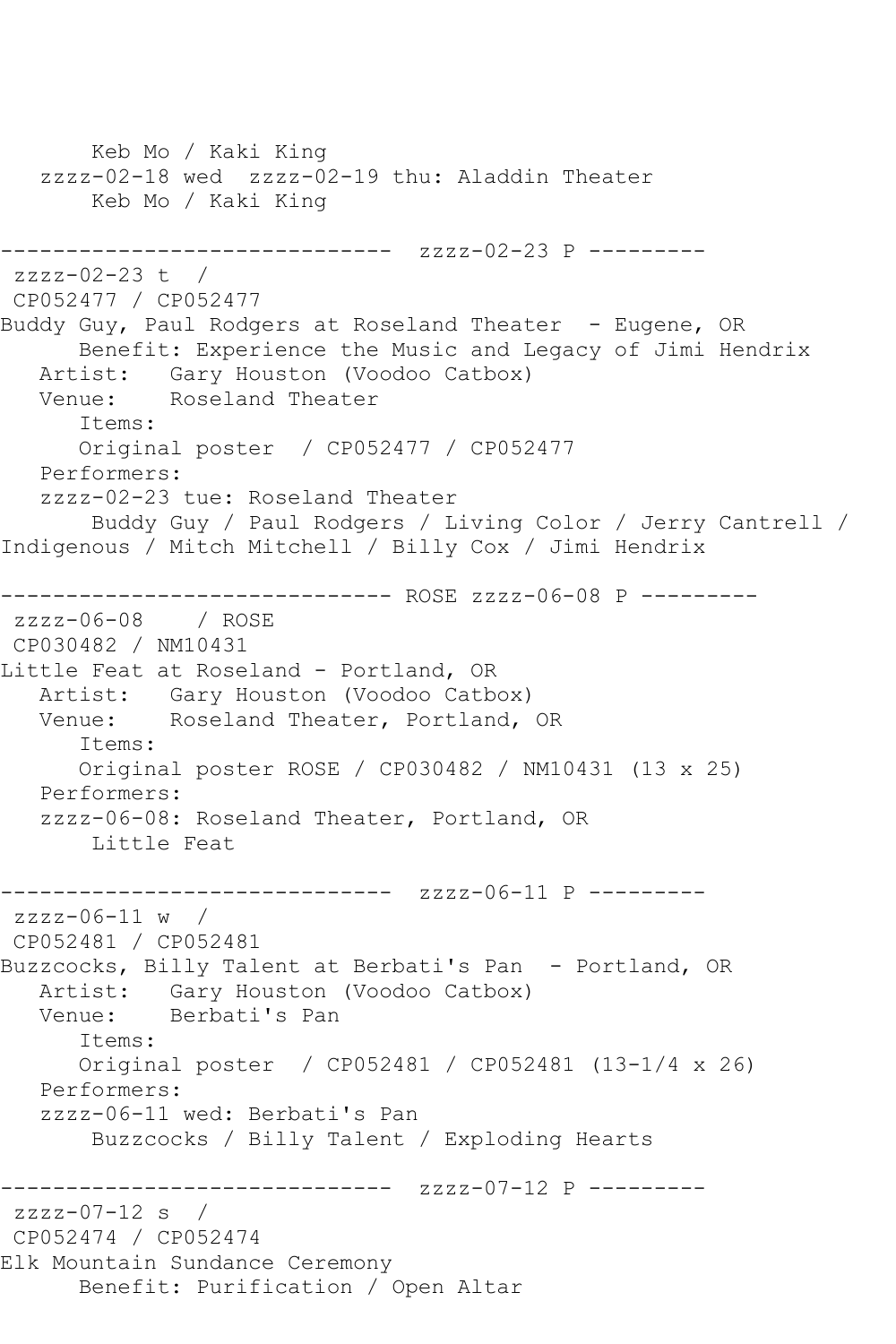Artist: Gary Houston (Voodoo Catbox) Items: Original poster / CP052474 / CP052474 (13-1/4 x 26) Performers:  $zzzz-07-12$  sat: zzzz-07-15 tue: zzzz-07-16 wed: zzzz-07-17 thu: zzzz-07-20 sun: ------------------------------ zzzz-07-26 P -------- zzzz-07-26 f / CP060568 / CP060568 Chieftans, Ashley Macisaac at Champoeg State Park Amphitheater Mike King (Voodoo Catbox) Venue: Champoeg State Park Ampitheater Promoter: Monqui Presents / Showman / Dr. Martens / Full Sail Brewing Company / Widmer Bro Items: Original poster / CP060568 / CP060568 (10 x 20-1/8) Notes: Mike King / Crash Design / Gary Houston / Voodoo Catbox / GH Design Performers: zzzz-07-26 fri: Champoeg State Park Ampitheater Chieftains / Ashley Macisaac ------------------------------ zzzz-08-15 P -------- zzzz-08-15 f / CP052479 / CP052479 Neko Case, Buddy Miller Band at Oregon Zoo - Portland, OR Artist: Gary Houston (Voodoo Catbox) Venue: Oregon Zoo Items: Original poster / CP052479 / CP052479 (16-3/8 x 25) Performers: zzzz-08-15 fri: Oregon Zoo Neko Case / Buddy Miller Band ------------------------------ zzzz-09-08 P --------  $zzzz-09-08$ CP052480 / CP052480 Social Distortion, Hangmen at Roseland Theater - Eugene, OR Artist: Gary Houston (Voodoo Catbox) Venue: Roseland Theater Promoter: Thrasher Presents Items: Original poster / CP052480 / CP052480 (17 x 23)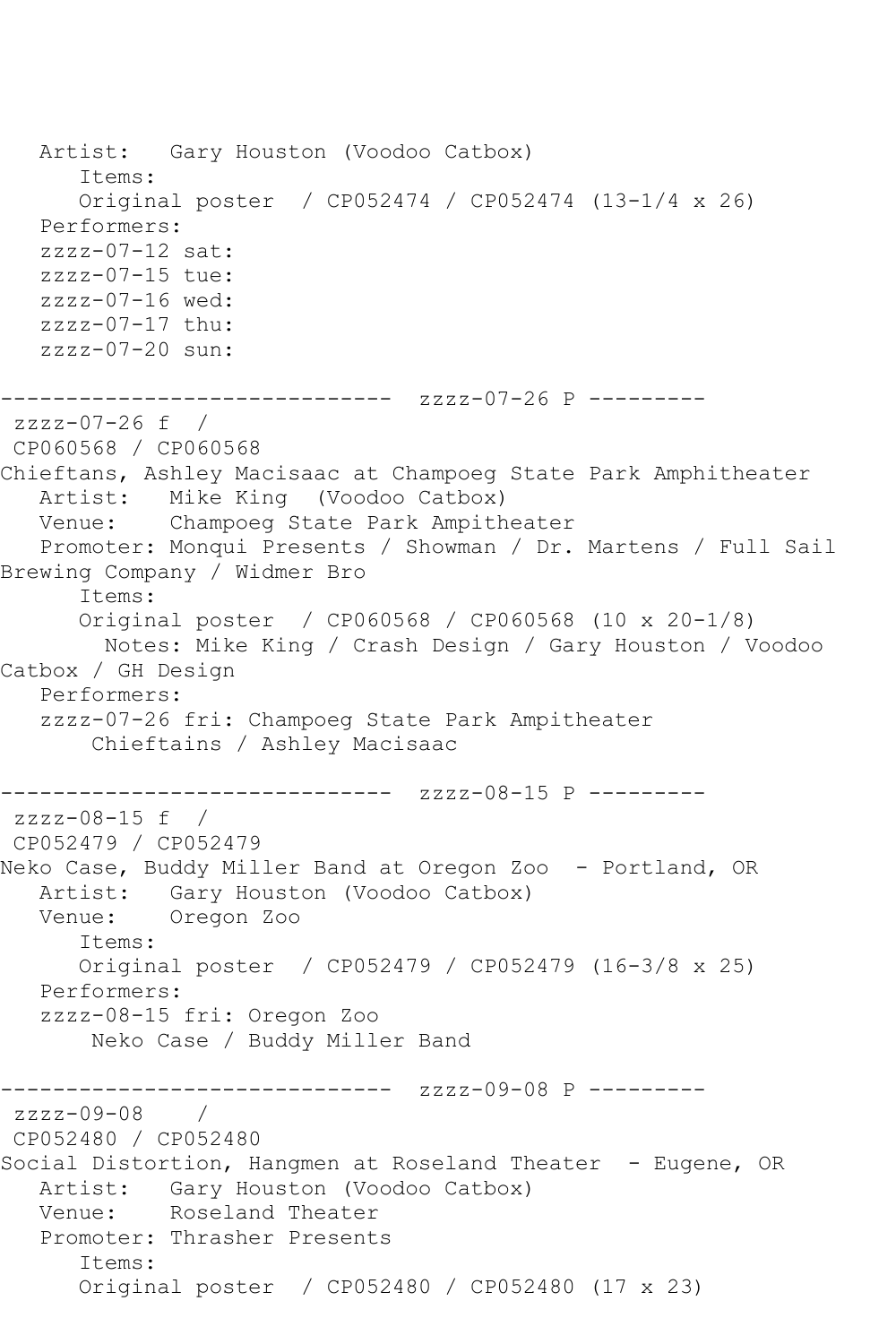```
 Performers:
   zzzz-09-08: Roseland Theater
        Social Distortion / Hangmen
------------------------------ zzzz-10-02 P ---------
zzzz-10-02 w / 
CP052476 / CP052476
Doves, My Morning Jacket at Crystal Ballroom - Portland, OR
   Artist: Gary Houston (Voodoo Catbox)
   Venue: Crystal Ballroom
      Items:
      Original poster / CP052476 / CP052476
   Performers:
   zzzz-10-02 wed: Crystal Ballroom
        Doves / My Morning Jacket
------------------------------ zzzz-zz-zz ---------
zzzz-zz-zz /
CP052476
Doves and My Morning Jacket
   Artist: Gary Houston (Voodoo Catbox)
      Items:
        / CP052476 (16 x 24)
   Performers:
   zzzz-zz-zz:
------------------------------ zzzz-zz-zz ---------
zzzz-zz-zz /
CP052477
Experience the Music and Legacy of Jimi Hendrix
   Artist: Gary Houston (Voodoo Catbox)
      Items:
         / CP052477 (16 x 22-3/4)
   Performers:
   zzzz-zz-zz:
------------------------------ zzzz-zz-zz ---------
zzzz-zz-zz / 
CP052478
Keb Mo
   Artist: Gary Houston (Voodoo Catbox)
      Items:
        / CP052478
   Performers:
   zzzz-zz-zz:
```
------------------------------ zzzz-zz-zz ---------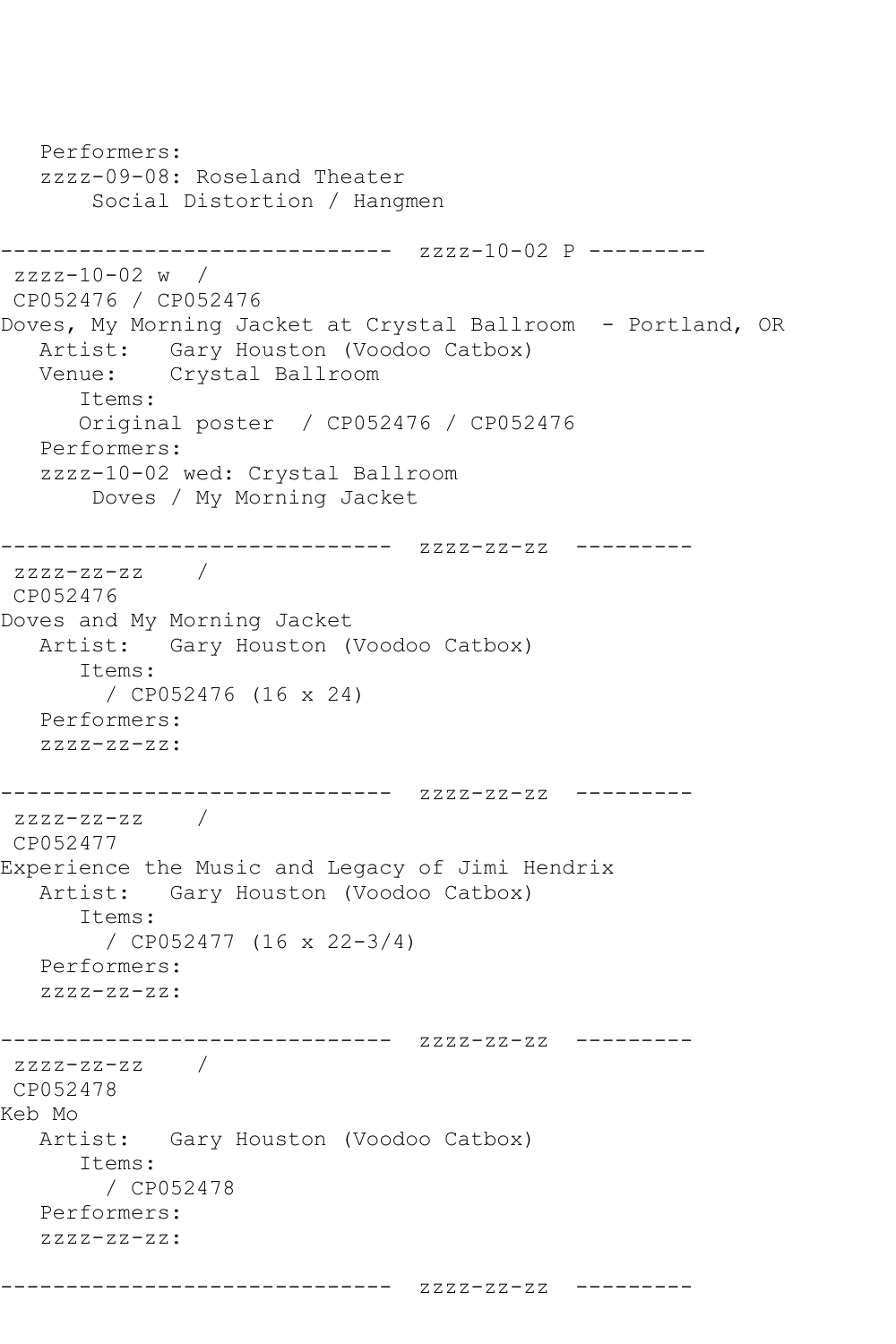```
zzzz-zz-zz / 
CP052479
Niko Case
   Artist: Gary Houston (Voodoo Catbox)
      Items:
         / CP052479 (16 x 24)
   Performers:
   zzzz-zz-zz:
------------------------------ zzzz-zz-zz ---------
zzzz-zz-zz / 
CP052480
Social Distortion
   Artist: Gary Houston (Voodoo Catbox)
      Items:
        / CP052480 (17 x 23)
   Performers:
   zzzz-zz-zz:
------------------------------ zzzz-zz-zz ---------
zzzz-zz-zz /
CP052482
Willie Nelson and Family
   Artist: Gary Houston (Voodoo Catbox)
      Items:
        / CP052482 (13-1/4 x 26)
   Performers:
   zzzz-zz-zz:
------------------------------ zzzz-zz-zz ---------
zzzz-zz-zz / 
CP052483
Year of the Blues 2003
   Artist: Gary Houston (Voodoo Catbox)
      Items:
        / CP052483 (20 x 25)
   Performers:
   zzzz-zz-zz:
------------------------------ zzzz-zz-zz P ---------
zzzz-zz-zz / 
CP052483 / CP052483
2003 Year of the Blues
      Benefit: WBF
   Artist: Gary Houston (Voodoo Catbox)
      Items:
      Original poster / CP052483 / CP052483 (20 x 25)
```